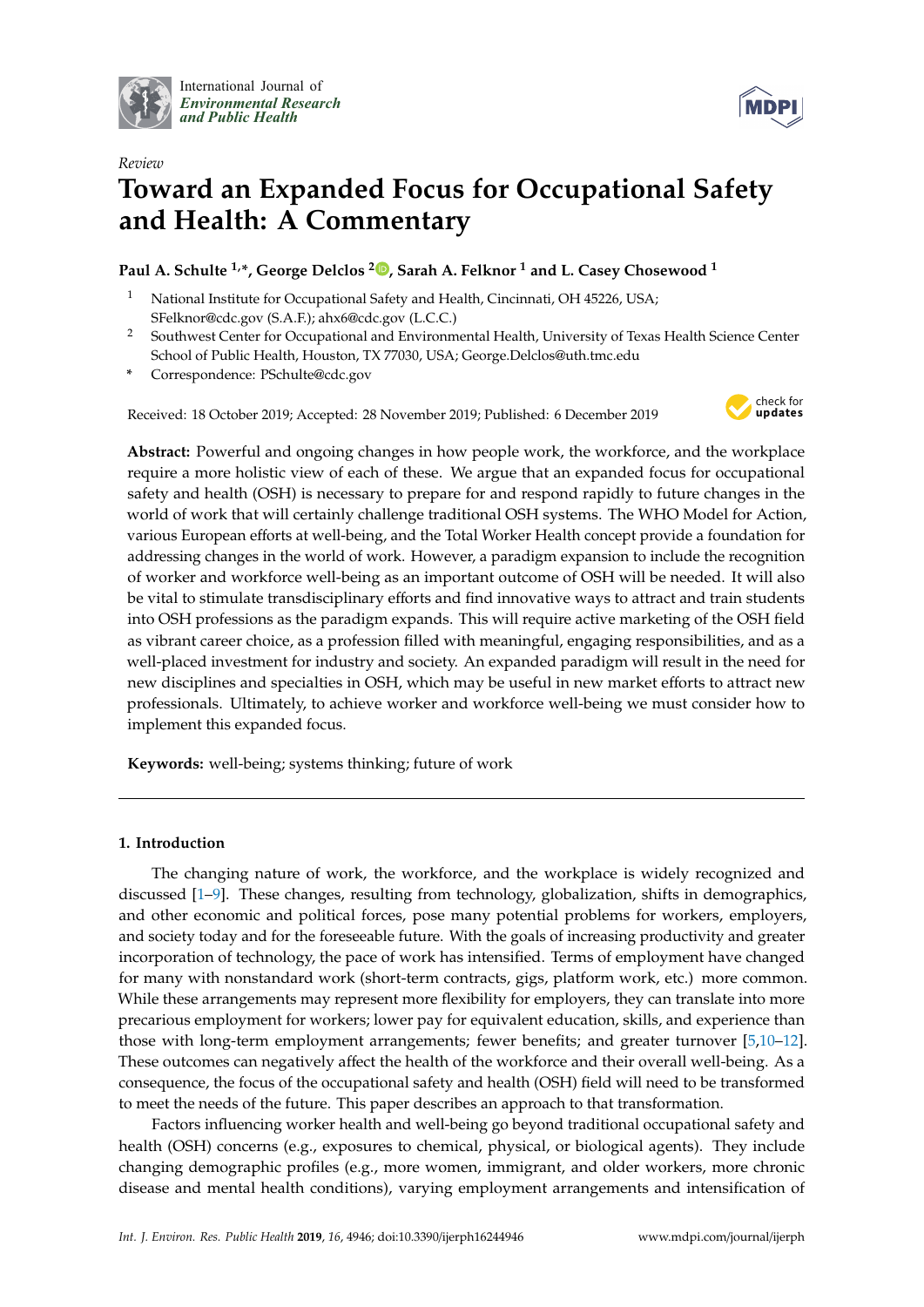work organization demands, increasing psychosocial hazards, and changes in the built and natural environments [\[2](#page-11-5)[,13](#page-12-0)[–19\]](#page-12-1). These work-related factors combine with individual health and lifestyle and factors in the home, community, and general society to affect worker health and well-being. Considering work and nonwork influences is consistent with the holistic World Health Organization (WHO) global model for action, various European efforts for well-being, and the U.S. National Institute for Occupational Safety and Health (NIOSH) *Total Worker Health* ® perspective which advocates policies, practices, and programs that both protect workers and prevent injury and disease, on and off the job [\[4](#page-11-6)[,18](#page-12-2)[,20–](#page-12-3)[22\]](#page-12-4).

To date, despite these notable pioneering efforts, little work has been done to examine this complex interaction between work and nonwork influences. However, further orienting the OSH field to more broadly focus on worker and workforce well-being presents a new way to do so, while addressing current and future changes [\[18\]](#page-12-2). The concept of worker well-being emphasizes quality of life, driven by the relationship between individual worker safety and health and factors both at and outside the workplace, and a desire for workers to thrive and achieve their full potential [\[16\]](#page-12-5). Well-being integrates, but goes beyond, the traditional OSH goal of protecting workers from occupational hazards, to include preventing illness and promoting worker health [\[4,](#page-11-6)[15,](#page-12-6)[16,](#page-12-5)[23–](#page-12-7)[25\]](#page-12-8). Although the concept preserves the need to continue addressing deadly hazards and risks that occur in many subsectors where traditional OSH is still necessary, it also has the potential to broaden OSH practice. Such an integrated approach changes the field of OSH and the preparation of its professionals. The concept recognizes the foundation that the *Total Worker Health* and various other European and international efforts have developed, builds upon that research and explores areas for further opportunity and action [\[4,](#page-11-6)[18,](#page-12-2)[20](#page-12-3)[–22\]](#page-12-4).

Focusing on worker well-being as an outcome requires a clarification of the paradigm beyond the prevention of workplace injury and illness or solely using the workplace as a venue for health promotion. The clarification calls for collaborative organizational leadership, proactive company policies, accountability, training, better engagement of management and employees, following benchmarks over time, and identifying opportunities for course correction, with continuous feedback when necessary [\[1,](#page-11-0)[3,](#page-11-7)[18,](#page-12-2)[25,](#page-12-8)[26\]](#page-12-9). Embracing this paradigm clarification requires a more expansive, systems-thinking approach to better integrate traditional OSH and personal and socioeconomic risk factors, both horizontally (broadening the range of factors that impact health) and vertically (from a short-term perspective to a work-life-continuum perspective).

This paradigm expansion will change how we conduct OSH research, train the future OSH workforce, and design forward-thinking policies and practices within organizations to maximize worker health, safety, and well-being [\[26\]](#page-12-9). However, creating this paradigm expansion is not meant to displace the current members of the OSH community but rather to build a platform on which OSH specialists can work more closely with non-OSH or new OSH specialists, doing so will leverage additional success and support for their work. The audience for this report is the OSH professional community, as well as communities in other disciplines interested in work, the workforce, and the workplace. The central issue is the rationale for training OSH professionals of the future.

# **2. Changes in the World of Work and Worker Well-Being**

Historically, the OSH field addressed direct links between workplace hazards and worker mortality, morbidity, and injury. Basically, the goal was to have workers return home at the end of their shifts as healthy as they had arrived that day. This effort has been somewhat successful in reducing burden on workers and employers in developed countries [\[27\]](#page-12-10). However, whereas many of the classic hazards of work remain in certain industries (e.g., construction) and require continued attention [\[25](#page-12-8)[,28\]](#page-12-11), it is also true that the 21st century has introduced greater complexity in the nature of work and employment, workforce demographics, and the workplace [\[29\]](#page-12-12). The norm for work is no longer a career in one company; rather, it is many jobs and possibly many careers. The employment relationship is increasingly fragmented, as demonstrated by brief, temporary contracts, or other nonstandard work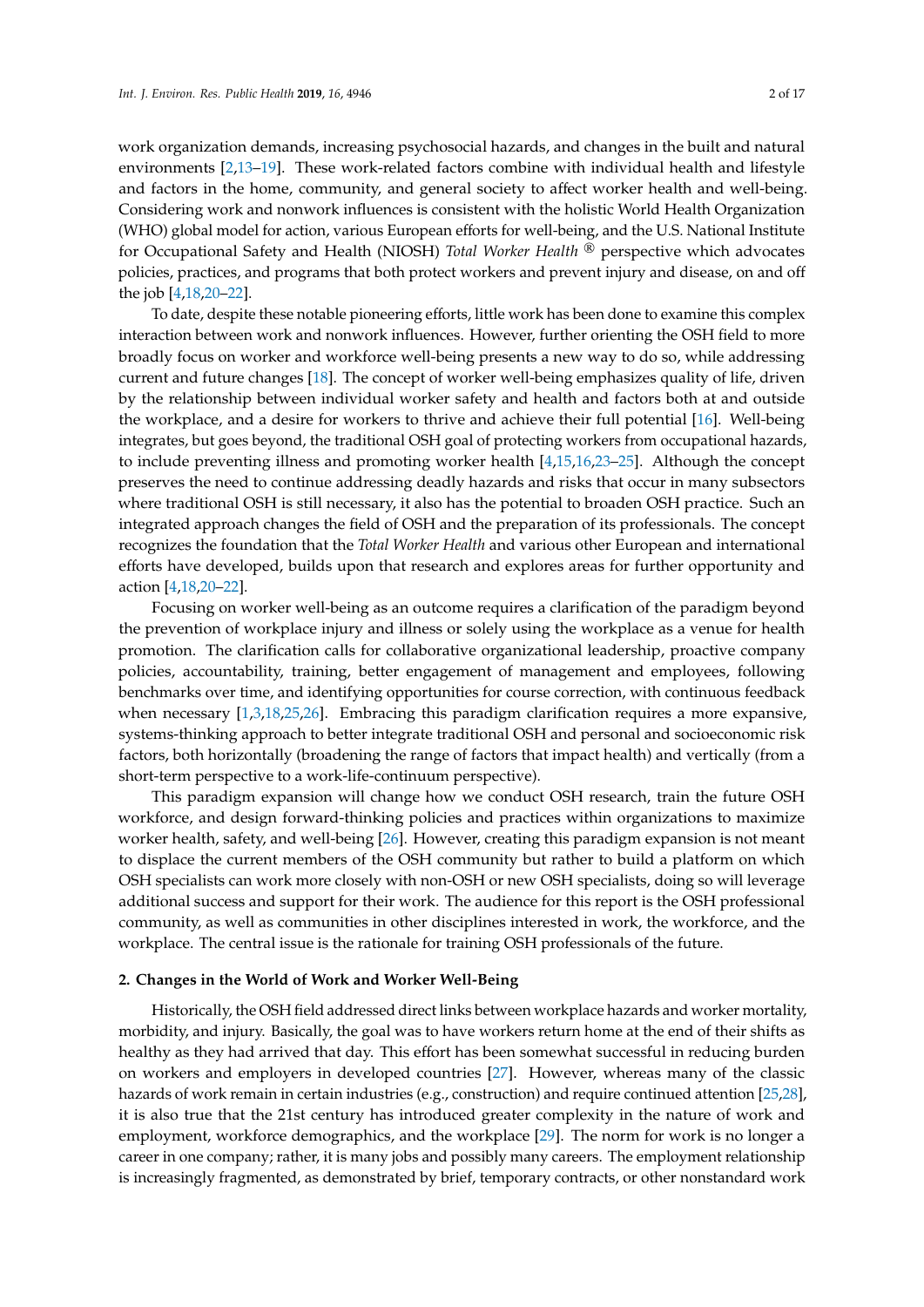arrangements [\[2](#page-11-5)[,17](#page-12-13)[,30\]](#page-12-14). As workers have many different jobs and work arrangements, they may be exposed to multiple and simultaneous risk scenarios, and have increased periods of unemployment or underemployment  $[1-3,11,17]$  $[1-3,11,17]$  $[1-3,11,17]$  $[1-3,11,17]$ . These conditions can adversely affect the morbidity and mortality of workers over the working lifespan [\[31–](#page-12-15)[35\]](#page-13-0). In some sectors, e.g., construction, few jobs are under the standard work arrangement typically found in manufacturing, healthcare, or other sectors.

Work and the workforce of the future will be intensely affected by technology, globalization, Work and the workforce of the future will be intensely affected by technology, globalization, urbanization, sustainability pressures, and climate change [\[19,](#page-12-1)[36](#page-13-1)[–39\]](#page-13-2). It is quite likely that technology urbanization, sustainability pressures, and climate change [19,36–39]. It is quite likely that technology will extensively displace workers in the future [\[39\]](#page-13-2). Although historically technology has always will extensively displace workers in the future [39]. Although historically technology has always changed changed the way work was done, the number of jobs ultimately created surpassed the number of jobs the way work was done, the number of jobs ultimately created surpassed the number of jobs eliminated eliminated  $[40]$ . It is un[clea](#page-13-3)r if the Fourth Industrial Revolution (also known as Work 4.0)  $[41]$  will simply replace workers with technology or if some new equilibrium will be found with new job tasks ultimately created to support new technologies. In the process, many workers will likely continue to suffer from lost wages and the psychosocial and physical health effects of precarious employment, unemployment, and underemployment; they might also be unintentionally harmed by new hazards created by untested interventions [\[5](#page-11-2)[,33](#page-12-16)[,37](#page-13-5),42-[46\]](#page-13-7).

The demographic profile of the workforce from developed economies is shifting, often characterized The demographic profile of the workforce from developed economies is shifting, often characterized by aging workers, a greater burden of chronic disease, and more women, and immigrants [\[3,](#page-11-7)[5,](#page-11-2)[9\]](#page-11-1). The workplace is likewise changing. A larger proportion of businesses are now small to medium size, but some sectors have increasing market concentration and are evolving into larger and fewer companies. More workers are telecommuting, and work plans and conditions have diversified [\[4\]](#page-11-6). In combination with individual health and lifestyle changes and factors in the home, community, and general society, these changes introduce new work-related risks that may disproportionately affect worker health and productivity. Such changes challenge traditional approaches to ensuring a safe and healthy workforce and worker well-being  $\begin{bmatrix} 0 & 0 \\ 0 & -1 \end{bmatrix}$ . Consequently, there is a need to think of OSH in an expanded way, broader both horizontally and vertically (Figure [1\)](#page-2-0) [\[47–](#page-13-11)[53\]](#page-13-12).

<span id="page-2-0"></span>

**Figure 1.** An expanded focus for occupational safety and health (OSH). **Figure 1.** An expanded focus for occupational safety and health (OSH).

A broader horizontal view recognizes that the health of a worker and of the workforce is affected by A broader horizontal view recognizes that the health of a worker and of the workforce is affected by not only occupational risk factors but also personal, family, and community-level risk factors; and these not only occupational risk factors but also personal, family, and community-level risk factors; and these factors influence each other while impacting health outcomes [4,18,20–22,52]. This is consistent with the factors influence each other while impacting health outcomes [\[4,](#page-11-6)[18,](#page-12-2)[20](#page-12-3)[–22](#page-12-4)[,52\]](#page-13-13). This is consistent with the WHO Model for Action [4], various European initiatives such as in Finland and by Eurofound [20–22], WHO Model for Action [\[4\]](#page-11-6), various European initiatives such as in Finland and by Eurofound [\[20](#page-12-3)[–22\]](#page-12-4), and the *Total Worker Health* concept [\[8,](#page-11-9)[18\]](#page-12-2). Addressing occupational risk factors without the others is incomplete, and vice versa, and may lead to bias and interventions that fail or are of marginal value. Hence, we must better define and evaluate this expanded view of worker well-being. A vertically broader focus looks along the entire working-life continuum, from pre-work to post-work [\[25,](#page-12-8)[26,](#page-12-9)[48\]](#page-13-14).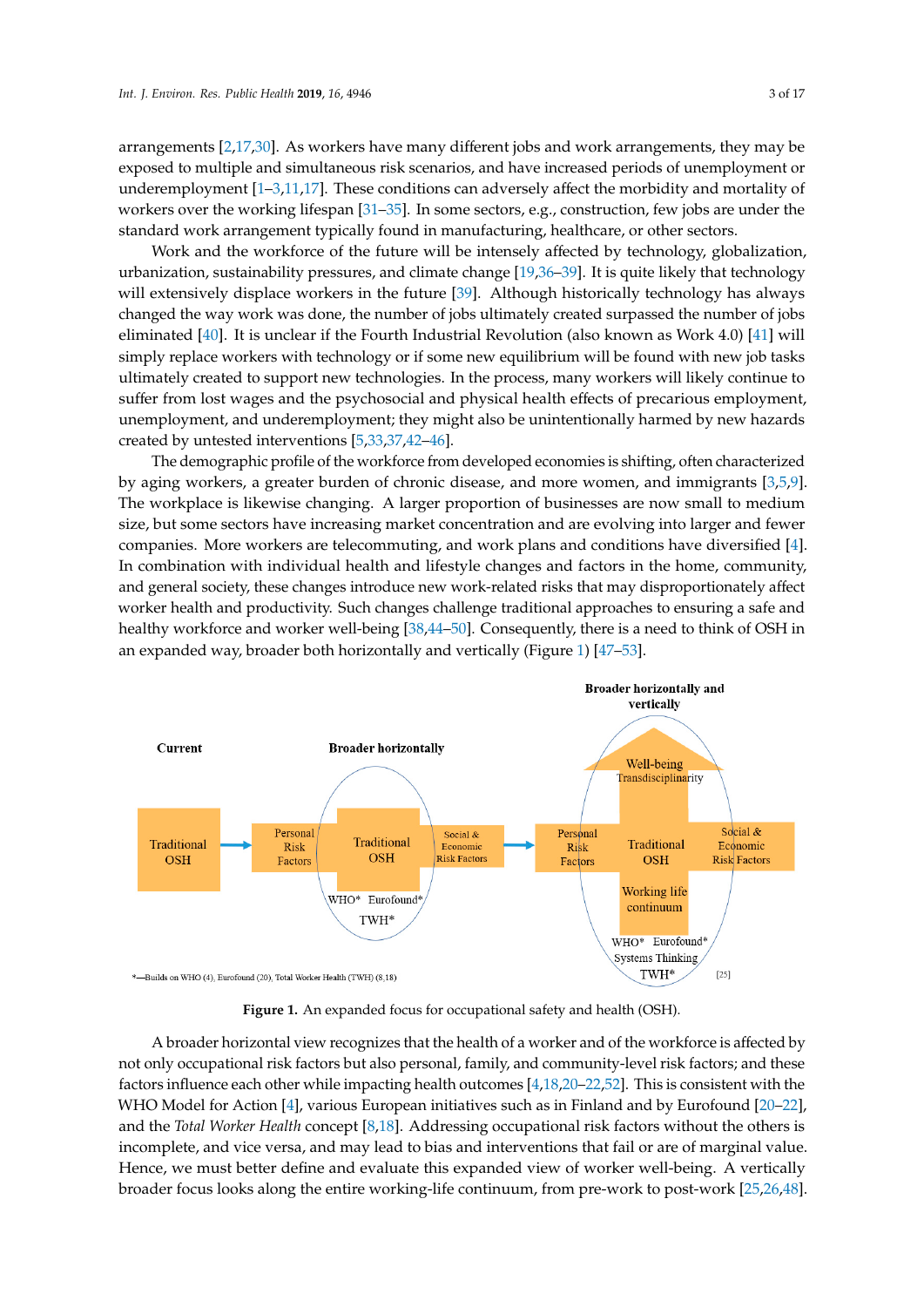Not only the health and productivity of the work and workforce are important; so is the health of the business enterprise. The latter is affected by—and also affects—the health of the workforce [\[38\]](#page-13-8); both deserve consideration.

# *2.1. Horizontal Thinking*

A growing literature describes the interaction of occupational and nonoccupational risk factors. The history of this research goes back to at least the 1984 efforts of the World Health Organization (WHO) to promote consideration of the work-relatedness of disease [\[47\]](#page-13-11). This thinking further evolved in the early 2000s with the NIOSH Steps to a Healthier U.S. Workforce effort, followed by the Total Worker Health (TWH) program in 2011, [\[8\]](#page-11-9) the WHO Global Action Model in 2010 [\[4\]](#page-11-6) and an array of European efforts in worker well-being [\[20–](#page-12-3)[22,](#page-12-4)[53\]](#page-13-12). A broad list of factors pertinent to TWH have been identified (https://www.cdc.gov/niosh/twh/pdfs/[twh-issues-4x3\\_10282015\\_final.pdf\)](https://www.cdc.gov/niosh/twh/pdfs/twh-issues-4x3_10282015_final.pdf).

Underpinning these initiatives, 32 models of the interactions between occupation and personal risk factors were described in 2012 [\[52\]](#page-13-13) for eight personal risk factors: genetics, age, gender, chronic disease, obesity, smoking, alcohol use, and prescription drug use. Subsequently, the interactions were studied in various in-depth analyses [\[54](#page-13-15)[,55\]](#page-13-16). These interactions occur and "play out" within an economic and social environment that can strongly influence them [\[56](#page-14-0)[–62\]](#page-14-1). Horizontal thinking is also illustrated by the WHO Healthy Workplace initiative [\[4\]](#page-11-6). Occupational risk factors include not only exposure to identified hazards but also refer to the organization, pacing, and intensity of work, the degree of demands, control and support, and the nature of relationships and social justice in an organization [\[46,](#page-13-7)[60\]](#page-14-2).

#### *2.2. Vertical Thinking*

An expanded focus for OSH also needs to be longitudinal over the working life, that is, vertical. OSH should address hazards not only in a single job but also along the whole working-life continuum (Figure [2\)](#page-3-0) [\[25](#page-12-8)[,26,](#page-12-9)[62](#page-14-1)[,63\]](#page-14-3). This means addressing the precarious nature of work, its attendant stresses and income insecurities as well as the times and transitions between jobs, where unemployment and underemployment and the quality of work design can cause significant health problems [\[5](#page-11-2)[,33](#page-12-16)[,63–](#page-14-3)[65\]](#page-14-4). Such conditions of employment are also occupational health hazards. Their incorporation into the traditional OSH framework, especially as strong influencers on worker well-being, will require substantial changes. The necessary changes involve how we conduct OSH research, train future OSH professionals, develop risk assessment and management strategies, and design interventions to maximize worker health and well-being [\[25,](#page-12-8)[26\]](#page-12-9)

<span id="page-3-0"></span>

**Figure 2.** Health burden within and between jobs. **Figure 2.** Health burden within and between jobs.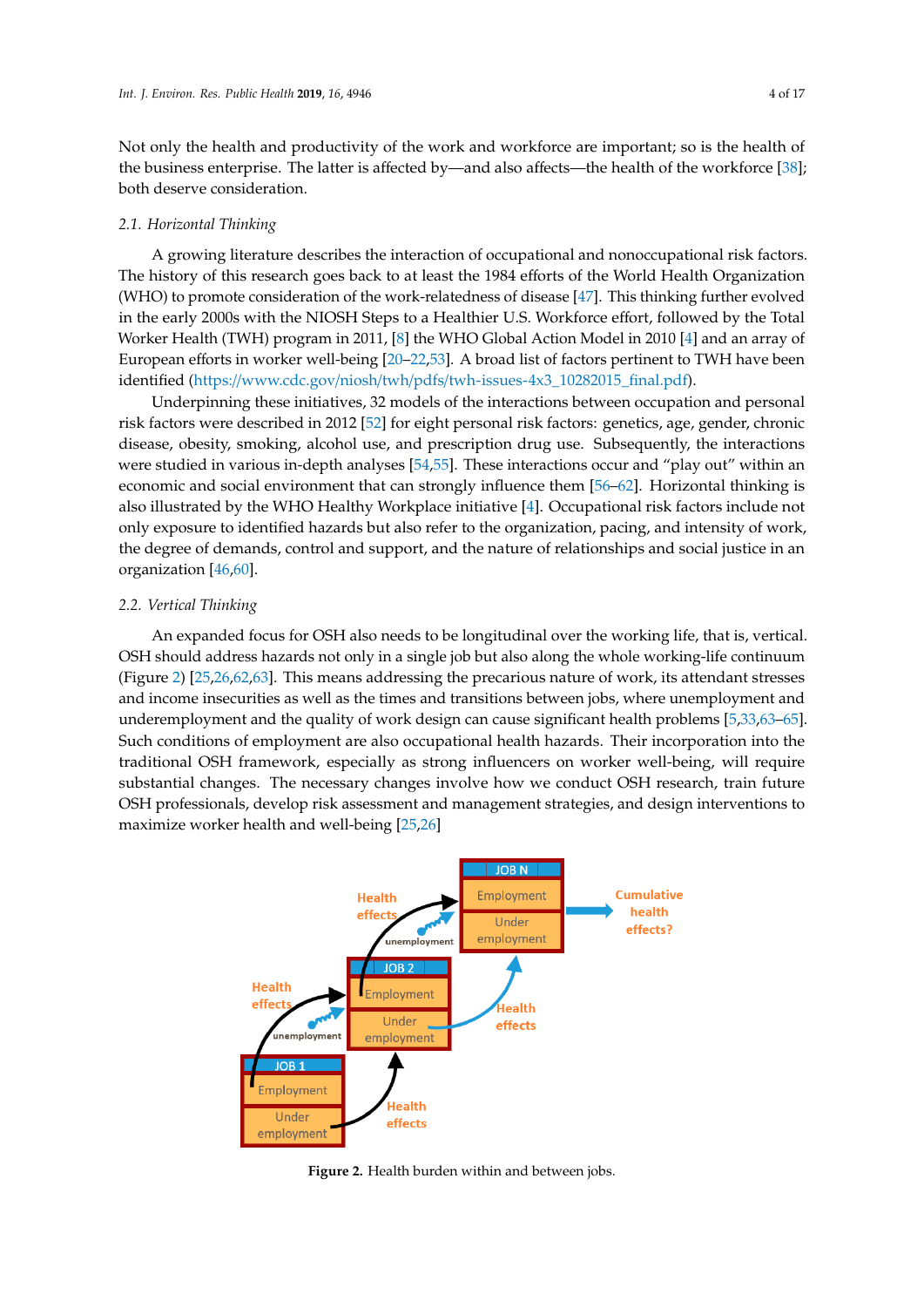Thinking about the working-life continuum implies addressing the cumulative nature of risks. Cumulative risk assessment and exposomic science are growing fields that acknowledge the accretion of risks over time [\[66](#page-14-5)[–68\]](#page-14-6). This includes the accumulation of all types of risks: chemical, physical, biological, and psychosocial [\[68\]](#page-14-6). How this assessment will be used in the changing OSH environment is a critical, unanswered question.

# **3. Operationalizing the Concept of Worker Well-Being**

There have been various efforts for operationalizing the concept of well-being [\[14,](#page-12-17)[16](#page-12-5)[,21](#page-12-18)[,53](#page-13-12)[,69](#page-14-7)[,70\]](#page-14-8). Eurofound has included well-being in its surveys for many years and the European Quality of Life Survey assesses subjective well-being, access to care, aspects of individual quality of life including work-life balance, and care responsibility [\[22\]](#page-12-4). Allin [\[69\]](#page-14-7) assessed how the UK measured well-being and how well-being could be added to the policy appraisal cycle. Another example is the TWH concept which illustrates a multifaceted framework for considering worker well-being. The rationale for TWH is that "systematic changes in the economy and sociodemographic workforce factors are rendering past approaches to protecting workers ineffective. Increasingly, timeline, and global competition ... scientific evidence ... now supports that risk factors in the workplace can contribute to common health problems previously considered unrelated to work" [\[70\]](#page-14-8). The focus of TWH is to address worker well-being through the integration of occupational safety and health protection with workplace policies, programs, and practices to prevent injury and illness and advance overall health and well-being [\[70\]](#page-14-8). Well-designed work not only safeguards workers but also can add meaning, purpose, fulfillment, and increased knowledge—all antecedents of greater life satisfaction, improved health opportunities, and healthier decision-making. This focus on well-being also reflects a shift in traditional OSH thinking, moving the goal posts toward having workers return home at the end of their shifts *healthier* than they had arrived that day. New standardized metrics to measure and operationalize the concept of work well-being are needed, since how people work and the work they do change quickly. NIOSH initiated efforts in 2016 to better define well-being in the context of work and recently summarized a several-year effort for expanding the OSH paradigm into a new framework for worker well-being [\[8,](#page-11-9)[16,](#page-12-5)[70\]](#page-14-8). This framework seeks to improve well-being measurement and provide tools for stakeholders to improve worker health and quality of life.

The framework, developed by a combination of systematic and targeted literature reviews, followed by expert input, resulted in five major domains: (1) workplace physical environment and safety climate; (2) workplace policies and culture; (3) health status; (4) work evaluations and experience; and (5) home, community, and society. These five domains, in turn, are subdivided into 20 subdomains and 58 subdomain constructs that provide progressive levels of detail on the framework. Two main methodological considerations drive composition of the framework, requiring that it incorporates (1) concepts and measures that better reflect workers' lives, both within and outside the workplace, and (2) both subjective and objective approaches to better understand well-being. Whereas subjective measures characterize how individuals perceive their own quality of life, objective approaches can define a set of basic needs integral to achieving quality of life. Subjective and objective approaches may not always correlate (for example, a millionaire may be unsatisfied despite having all basic needs met or vice versa). Thus, neither subjective nor objective measures alone suffice; both have limitations, and both should be jointly considered [\[16](#page-12-5)[,26\]](#page-12-9).

# **4. Traditional and New OSH Skill Sets**

Historically, OSH has been built on occupational medicine and nursing, industrial hygiene, safety epidemiology, toxicology, engineering, occupational psychology, and law. However, to address the changes in work, the workforce, and the workplace, we need a systems-based, more interprofessional approach to identify new skills that support expanded horizontal and vertical integration. These skills would include areas such as applied economics, sociology, anthropology, human relations, political science, gerontology, informatics, education, program evaluation, business, corporate social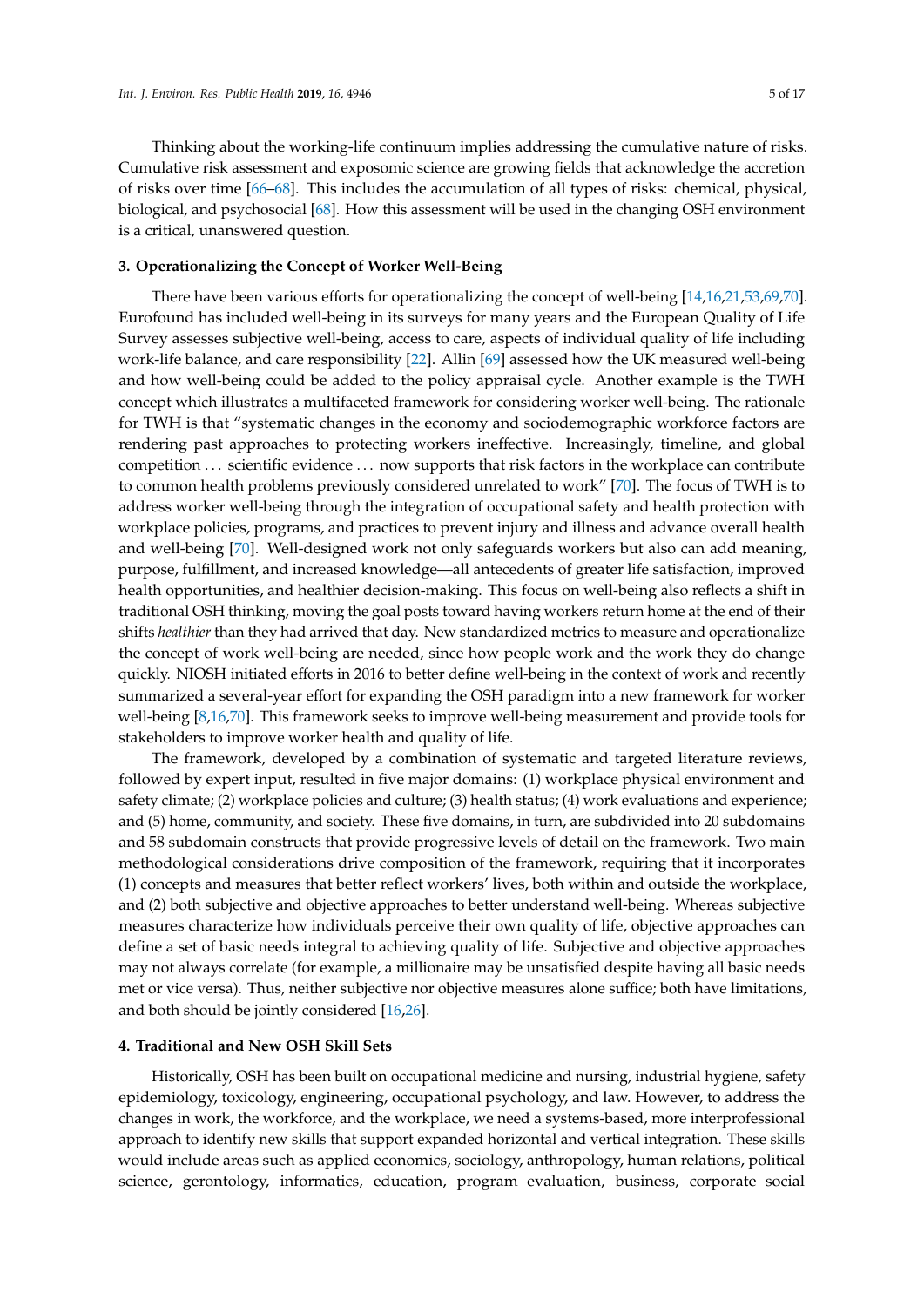responsibility, climate science, architecture, urban planning, and sustainability. Clearly, aspects of some of these disciplines already contribute to OSH, but these contributions must grow, be disseminated, and be consistently operationalized; this is challenging.

Although important progress has occurred in worker well-being research, interventions, and partnerships, the development of training approaches for OSH professionals of the future to incorporate skills needed under the expanded paradigm is lagging behind.

The concept and practice of TWH should move beyond a centrally focused area of interest to one directed and enriched by partners and stakeholders from many sectors. To gain broader interest, uptake, and pertinence, the focus should shift to training OSH professionals to embrace this approach. In the U.S., the existing network of OSH academic training programs, with their foundation in traditional OSH, are central to this expanded training. Their access to students and local workplaces and their understanding of regional and emerging challenges in OSH, combined with their long history of multidisciplinary training in core and allied OSH programs, position them ideally to help expand reach. However, it is also clear that growth and expansion of the TWH program and other similar programs in Europe and elsewhere and their strategies may require the participation of a broader set of partners, stakeholders, and practitioners. Academic partners can develop and incorporate innovative curricula, teaching methods, and practice in collaboration with practitioners, employers, and unions, to make this next leap forward. An important challenge, however, will be how to provide acquisition of new skill sets, knowledge areas, interprofessionalism, and application of systems-thinking to OSH issues and challenges without overburdening the curriculum [\[26](#page-12-9)[,71–](#page-14-9)[73\]](#page-14-10). The dilemma is that there may be two different directions the OSH field could go. One is that future OSH experts could be taught to recognize when and how to collaborate with specialists in other fields (e.g., social workers and adult health promotion experts) toward achieving a common goal—worker well-being. That is, how to best engage a diverse set of stakeholders, typically in multiple sectors, coordinating a set of differentiated activities or interventions through a mutually reinforcing plan of action. The other direction would be one in which OSH specialists of the future are trained to know and cover all of these disciplines themselves, one where they possess skills to recognize the contribution of work and nonwork risks, and how to intervene proactively. This is a question for further resolution.

The timing for a paradigm expansion supported by innovative training methods in OSH is right. The European Union has included systems thinking among the core competencies for the public health professional [\[72\]](#page-14-11). Schools of public health in the U.S., led by the Council on Education for Public Health, are also reorienting public health education, emphasizing both systems-thinking (an approach that examines how things are interconnected, within a whole entity) and interprofessionalism (working with professionals outside the disciplines of public health) [\[73\]](#page-14-10). Additionally, there is increasing attention on Public Health 3.0 as a modernized approach to public health, aimed at improving health outcomes and extending life expectancy by focusing on social determinants, with work clearly an important determinant [\[74\]](#page-14-12).

#### **5. E**ff**orts in Developing an Expanded Focus for OSH**

Expanding earlier paradigms to adjust to changing conditions or work is not new. Early OSH professionals in the 19th century played an inspection and monitoring role to ensure compliance with existing laws, reporting to a central government or helping companies meet regulatory requirements. The late 19th century saw the development of both the generalist and specialist roles in OSH, which led to an expansion of the field with the professionalization and specialization of OSH disciplines. The last century saw an expanded focus for OSH in response to advances in technology and in hazard recognition and control, as well as an expanded understanding of the psychosocial and human factor influences on injury prevention [\[75\]](#page-14-13).

Worker well-being, with notable precursors, was introduced in the early 21st century, expanding the traditional OSH role of preventing workplace risks and hazards to a broader role of promoting worker health and well-being as an objective of OSH programs [\[14,](#page-12-17)[16,](#page-12-5)[53,](#page-13-12)[76](#page-14-14)[–78\]](#page-14-15). The NIOSH *Total*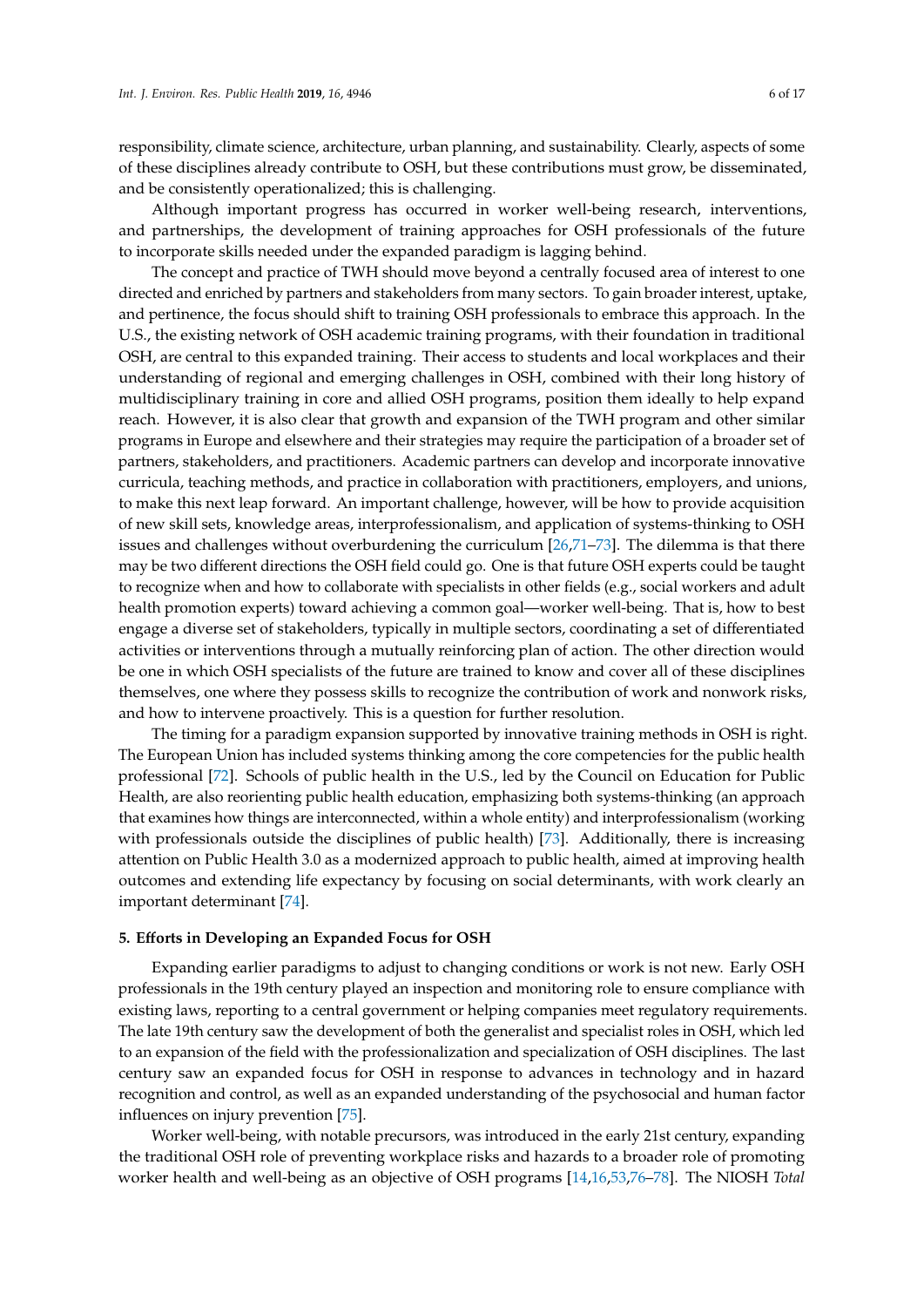*Worker Health* program was introduced in 2011, and provided an expanded framework for OSH to integrate protection from work-related hazards with promotion of injury and illness prevention efforts [\[8](#page-11-9)[,18\]](#page-12-2). As we enter the transformative Fourth Industrial Revolution—in which fast-paced change is wielding its impact on the nature of work, the workforce, and the workplace—debate continues over the need for OSH generalists and specialists [\[35\]](#page-13-0). A paradigm expansion is needed to approach the middle of the 21st century with a framework that encompasses the broad range of determinants of worker and workforce health and safety. This also represents an opportunity to redefine the role of OSH professionals and once again move the field forward.

Various efforts are underway to expand the focus of OSH. One such effort is a joint project by NIOSH and the University of Texas School of Public Health Southwest Center for Occupational and Environmental Health, a NIOSH Education and Research Center (https://projectreporter.nih.gov/[project\\_info\\_description.cfm?aid](https://projectreporter.nih.gov/project_info_description.cfm?aid=9837226&icde=47536290&ddparam=&ddvalue=&ddsub=&cr=1&csb=default&cs=ASC&pball)=9837226&icde=47536290& ddparam=&ddvalue=&ddsub=&cr=1&csb=default&cs=[ASC&pball\)](https://projectreporter.nih.gov/project_info_description.cfm?aid=9837226&icde=47536290&ddparam=&ddvalue=&ddsub=&cr=1&csb=default&cs=ASC&pball). Over a 3-year period, they will collaborate on a process to consider how to conduct OSH research, train the future OSH professional workforce, and design forward-thinking policies to maximize worker health and well-being. This collaboration will contribute to the public discourse on the future focus of OSH in a major way, through a series of international conferences and dissemination activities. These will bring together a broad, international, and interprofessional audience that includes but goes beyond employers, workers, and the academic community, focusing on the three critical areas of research, training, and policy/application. The unifying theme for this collaborative effort is the paradigm expansion in focus for OSH.

Another effort is the biannual Well-being at Work (WAW) conferences. Since 2010, this European conference series has developed a foundation for thinking about well-being, sharing state-of-the-art knowledge and best practices, and incorporating a broad range of disciplines. The most recent conference, held in May 2019 in Paris, extends the series (https://[www.inrs-waw2019.fr](https://www.inrs-waw2019.fr/)/). This conference, supported by the French National Research and Safety Institute for the Prevention of Occupational Accidents and Diseases (INRS) and Partnership for European Research in Occupational Safety and Health (PEROSH), broadened the focus on well-being. PEROSH is the European network for research in occupational health, focusing on "well-being at work" as a strategic component of OSH in Europe.

A third effort, based on the concept of workplace innovation, goes beyond the material social contract, where workers had some control of or remuneration for their labors, to focus more on the working life and the development of capabilities (skills) in smart, adaptive jobs. This approach has led to the establishment of the European Workplace Innovation Network (EUWIN). EUWIN is a learning network that promotes Europe-wide knowledge-sharing on workplace innovation, open to organizations, stakeholders, policymakers, and researchers [\[79\]](#page-15-0). One objective of the EUWIN effort is simultaneously improving well-being at work and organizational performance. EUWIN describes workplace innovations as designing "new and combined interventions in work organization, human resource management, labor relations, and supportive technologies." The nature of the innovations is participatory and inclusive, embedding workplace practices grounded in continuing reflection, learning, and improvement in the way organizations manage their employees, organize work, and deploy technologies. Although EUWIN does not have the holistic perspective of other concepts of well-being at work, it does focus on the broad range of forces in the workplace that affect a worker.

A fourth effort promotes achievement of capacity-building goals of the TWH research agenda. Table [1](#page-7-0) lists selected goals for building TWH capacity among OSH professionals, and various universities are taking significant steps toward increasing the numbers of professionals trained in TWH approaches (http://[www.cdc.gov](http://www.cdc.gov/niosh/twh/confform.html)/niosh/twh/confform.html). Additionally, TWH is part of The NIOSH National Occupational Research Agenda cross-sector on Healthy Work Design and Well-being, which is aimed at gathering information and encouraging research to expand the focus of occupational safety and health.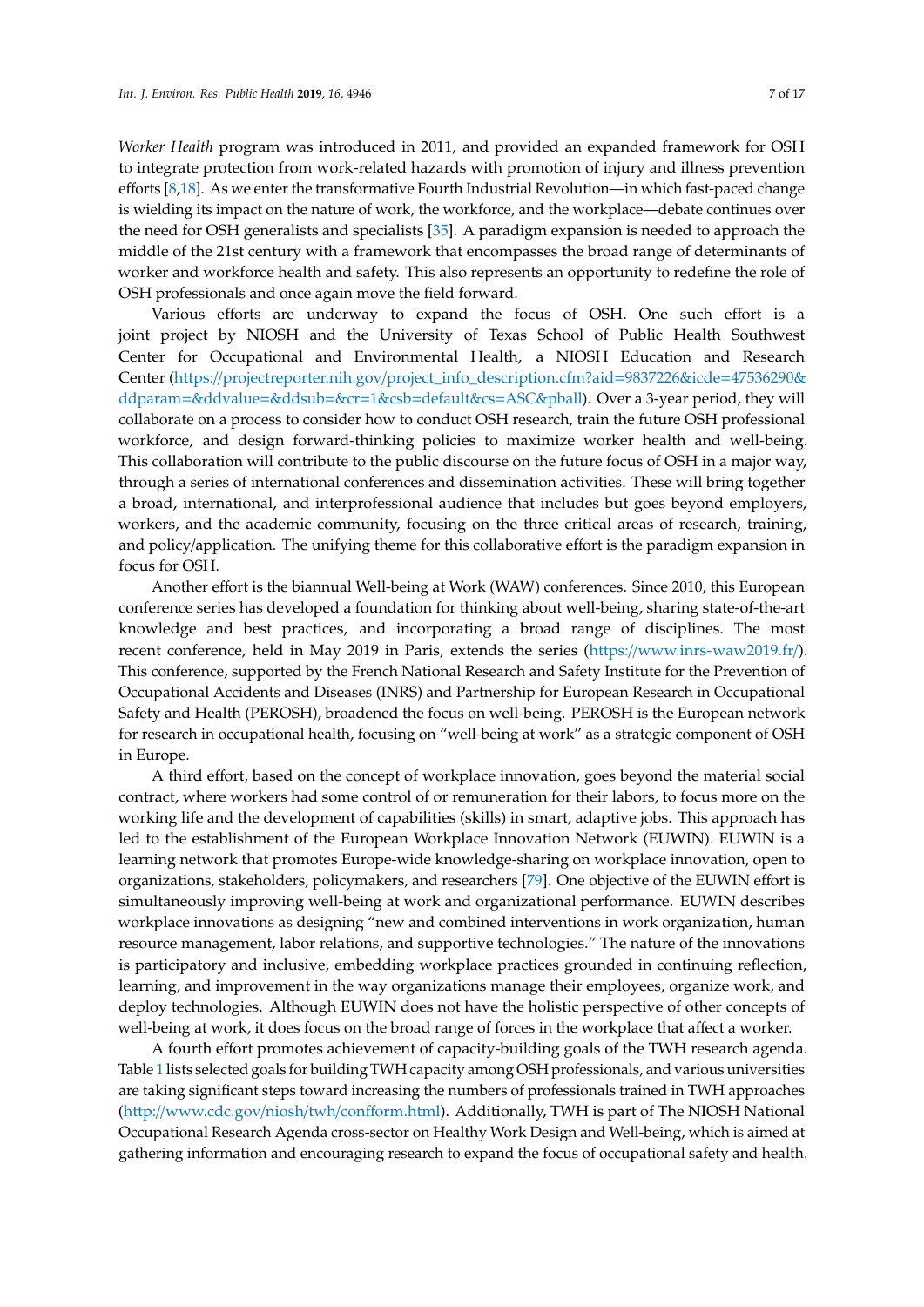<span id="page-7-0"></span>**Table 1.** National agenda to develop Total Worker Health (TWH) capacity among occupational safety and health professions  $<sup>1</sup>$ .</sup>

# **Activity**/**Output Goals**

4.1.1: Survey key stakeholders to identify TWH training needs for existing and future workplace and allied professionals (that is, occupational safety and health, worksite health promotion, human resources, business, academic, policy, and other occupational and health professionals).

4.1.2: Identify existing educational programs and curricula where TWH education is currently offered and where TWH principles can be incorporated.

4.1.3: Assess the need for creating specialized TWH degrees, certificates, and continuing education programs.

4.1.4: Develop standard TWH core competencies to be used across programs.

4.1.5: Develop guidance in consultation with educators and academic professional societies and organizations for incorporating TWH core competencies into the curricula of existing and new degree, certificate, and continuing education programs.

4.1.6: Offer TWH seminars, workshops, and courses for undergraduate and graduate students, across various disciplines, e.g., Occupational Health, Public Health, Health Promotion, Health Sciences, Psychology and other Social Sciences, Business, Human Relations, and Engineering.

4.1.7: Evaluate mechanisms by which federal, state, and local agencies can support and fund TWH educational activities.

4.1.8: Publish accessible works in theory, research, and practice on integrative prevention strategies for worker safety, health, and well-being to train both existing and new TWH professionals.

4.2.3: Create a TWH professional organization or align with an existing professional organization to develop standards accreditation, and evaluation guidelines for TWH professionals to enhance their development and build capacity.

 $1$  These are selected from a broader list of goals [\[70\]](#page-14-8).

#### *5.1. Systems Approach to OSH*

Issues and problems that arise in OSH are often multifaceted and complex. Developing solutions to these issues involves analyzing and synthesizing data and information in a way that accounts for numerous intersecting factors, at different levels, that led to current work-related problems [\[43](#page-13-17)[,57–](#page-14-16)[61\]](#page-14-17). Using a traditional linear or fishbone approach to this analysis can be limited by not considering these various factors, stakeholders, and levels. Thus, an expanded focus for OSH requires systems-thinking [\[71](#page-14-9)[,80–](#page-15-1)[83\]](#page-15-2).

Systems-thinking is a multifaceted cross-disciplinary effort with the following perspectives, as described by [\[81\]](#page-15-3): (1) increased attention to how new knowledge is gained, managed, exchanged, interpreted, integrated, and disseminated; (2) emphasis on a network-centric approach that encourages relationship-building among and between individuals and organizations across traditional disciplines and fields in order to achieve relevant goals and objectives; (3) development of models and projections, using a variety of analytic approaches (e.g., differential equations, agent-based modeling, and system-dynamic modeling) in order to improve strategic decision-making; and (4) systems organizing in order to foster improvements in organizational structures and functions [\[81](#page-15-3)[,82\]](#page-15-4).

The future hazards, exposures, risks, and interventions for workers, work, and the workplace cannot be viewed as separate occurrences or unaffected by macro trends or factors outside the workplace. A systems-centric approach should drive OSH research practice, policy development, and education. The transdisciplinary approach may underpin a systems-centric view for OSH. Key to such an approach is an integrative process that synthesizes and extends disciplinary-specific theories, concepts, or methods (or all three) to create new models and language to address OSH issues [\[84\]](#page-15-5). Systems-thinking in OSH will require addressing client-specific issues (e.g., confidential business information, worker right-to-know), and ownership of the fruits of production while also focusing on the evolving concepts of the nature of work, technological unemployment and underemployment, and the bidirectional relationships between occupational and non-occupational risk factors. Systems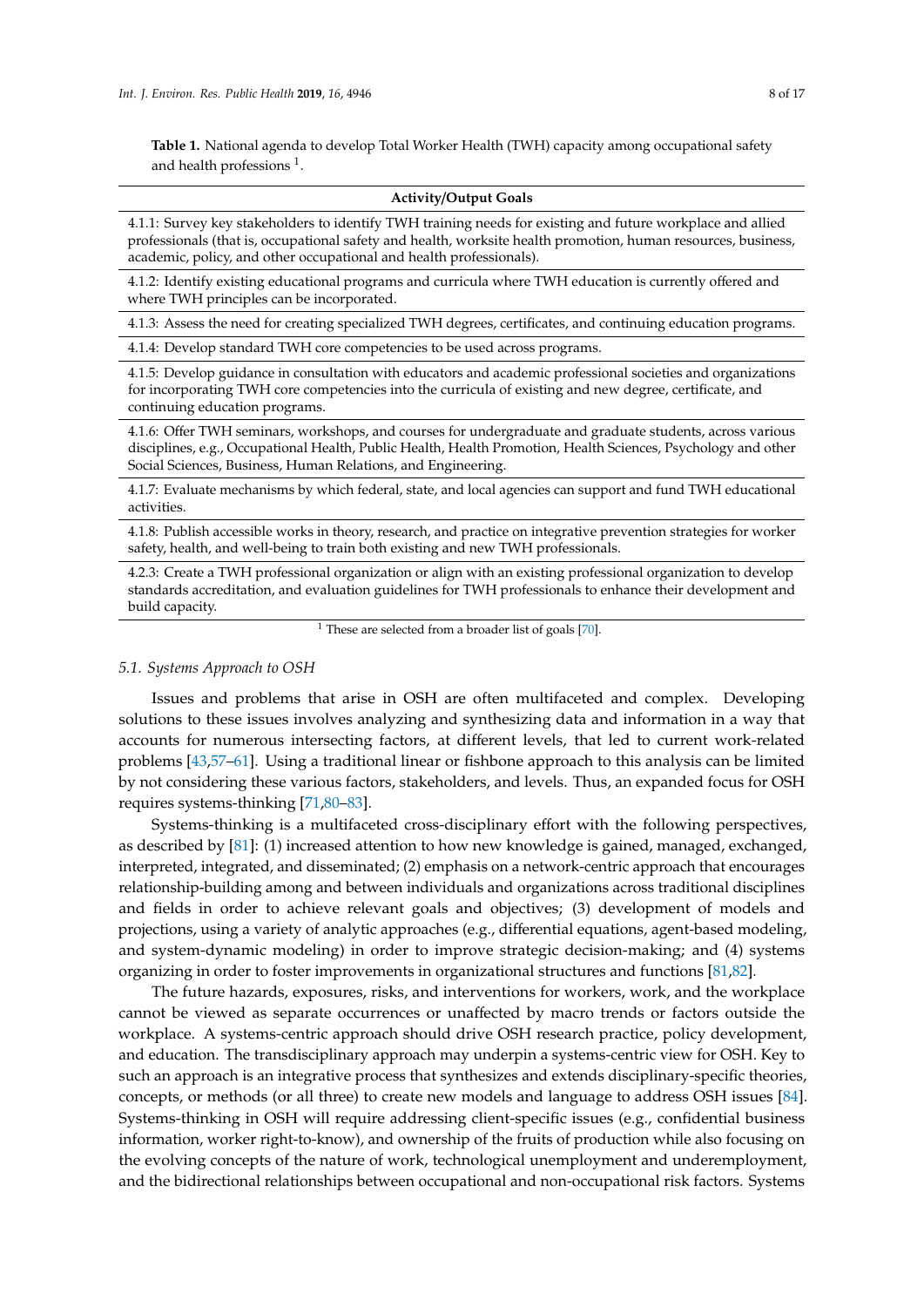thinking will also require new ways to manage systems knowledge, new networks and methods for analyzing complex systems, and new adaptive systems [\[81\]](#page-15-3). OSH professionals will need to approach these requirements with skill sets appropriate to these tasks.

#### *5.2. Future of the OSH Professions*

Efforts to expand the focus of OSH are occurring simultaneously with exponential growth in information technology, making information much more accessible to employers, workers, and various decision-makers. This may give them the feeling of having the expertise formerly provided by professionals in the OSH field. The future of the professions in general, and OSH in particular, merits consideration because technology may transform the work of experts and specialists [\[85\]](#page-15-6). There are already examples of technologically induced displacement involving radiologists, lawyers, and architects [\[86\]](#page-15-7). Technology can be a powerful enabling factor but can also be disruptive. The challenge for OSH and other professions will be to use technologies (e.g., artificial intelligence, digitalization, robotics, sensors, and automation) to help develop and provide expertise within and across relevant disciplines.

For all information seekers, increasingly practical expertise will be available online. Future demand for professional education may be for more micro-credit training rather than multi-year graduate training. Still, there will be a major role for professionals as generators of new information, interpreters of information, and advisors on risk management decisions. In expanding the focus of OSH, practitioners will learn from both online information and formal education and training. Each of the OSH professions will need to evolve in regard to technological influences and other macro trends [\[87\]](#page-15-8). However, this will benefit from a more systematic and formal approach.

Three approaches to expand OSH training can be envisioned. One pertains to increasing the knowledge base and skill sets of OSH practitioners and investigators with augmented training and systems-thinking [\[81](#page-15-3)[,88\]](#page-15-9). The second is to engage other professions to expand the focus of OSH and develop collaborations and partnerships [\[89\]](#page-15-10). The third would be a combination of both. For all three approaches to focus on well-being as an outcome of OSH activity, a holistic analysis of worker health and well-being is needed.

Collaborative approaches among professions have been variously defined, but the definitions of multidisciplinary, interdisciplinary, and transdisciplinary described by Rosenfeld [\[90\]](#page-15-11) may serve as benchmarks:

Multidisciplinary: researchers and practitioners work in parallel or sequentially from a disciplinary-specific base to address common problems.

Interdisciplinary: researchers and practitioners work jointly but still from a disciplinary-specific basis to address common problems.

Transdisciplinary: researchers and practitioners work jointly, using a shared conceptual framework drawing together disciplinary-specific theories, concepts, and approaches to address common problems.

Addressing future OSH issues will require an integrative model, the kind prototypically illustrated by the work of Sorensen et al. [\[91\]](#page-15-12) and presented by many others [\[52,](#page-13-13)[92](#page-15-13)[–94\]](#page-15-14). An expanded focus for OSH also may continue to use, and more widely promote, a transdisciplinary approach. Transdisciplinary research has been defined as a "process in which team members representing different fields work together over extended periods to develop shared conceptual and methodological frameworks that not only integrate but transcend their disciplinary perspectives" [\[84\]](#page-15-5). What is missing is how the organizational and institutional context/environment in which OSH professionals are trained and operate can support transdisciplinary collaboration between them and their holistic approaches with employers. Additionally, important is knowledge of organizational and institutional barriers and how they can be overcome.

The issue of "who owns what" in the OSH field of the 19th and 20th centuries is again pertinent, and at a time in which a holistic focus is advocated, there are likely to be questions and conflicts among professions. As Hale [\[75\]](#page-14-13) has observed: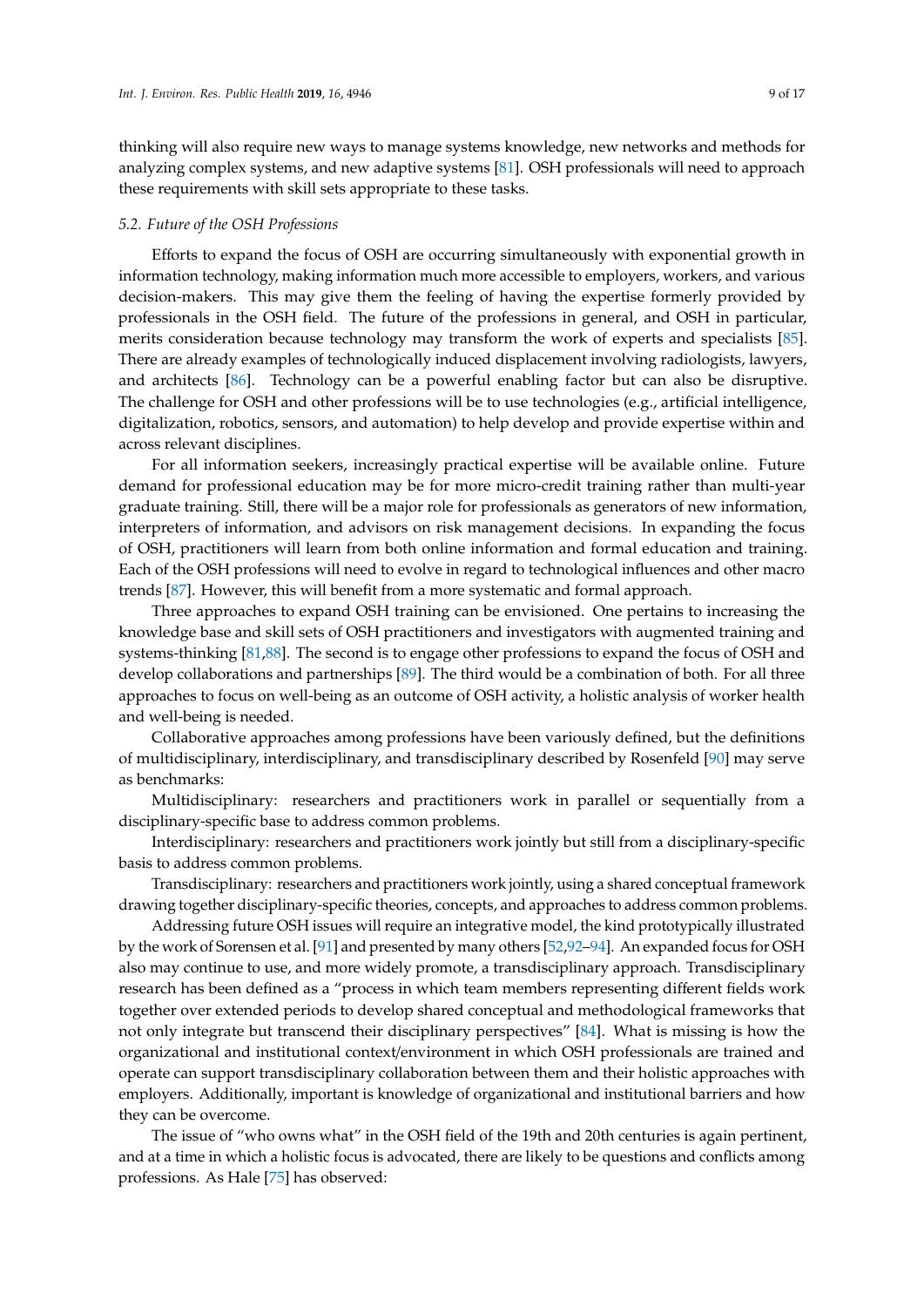"Given the tendency of aspiring professions to stake a claim to ownership of specific tasks, models, and methods, which should be permitted to own what? Was the knowledge of the full range of hazards and their prevention across all industries so broad that it was beyond the capability of one specialist to understand and advise on it? If so, how could that breadth of knowledge be best divided between those competing professions to ensure a viable depth in each area coupled with effective communication and collaboration across the divides between them?"

Developing the expanded focus for OSH will thus require a collaborative approach to working arrangements among different professions, new transdisciplinary curricula, enhanced research on burden of work and the determinants of well-being. Ultimately, it may require new public and corporate policies [\[14](#page-12-17)[,15\]](#page-12-6).

#### *5.3. Active Marketing of OSH*

The OSH community is being threatened and needs to defend itself and its relevance more than in past decades [\[95](#page-15-15)[–97\]](#page-15-16). Governments, corporations, and universities are underfunding, downsizing, transferring, or eliminating the OSH concentration or focus. In part, this is because the actual and extensive burden of work-related injury, illness, and distress, in human and economic terms, may not be adequately portrayed or communicated [\[48](#page-13-14)[,50](#page-13-10)[,56](#page-14-0)[,98,](#page-15-17)[99\]](#page-15-18).

All countries, particularly developed countries, have a great need for the OSH profession to address three macro trends: demographic transitions affecting workforces (e.g., the aging worker demographic); accelerating technological disruption; and the impact of globalization on the economy. The most compelling reason that the OSH profession is best suited to address these issues is they all involve work and workforce, the principal focus of the field. Regarding the aging workforce, productive aging strategies can be implemented directly from current work [\[100\]](#page-15-19). For technological disruption, the OSH field is poised to address work-related stress and work organization issues, but it needs to focus more on technological unemployment, underemployment, and skill gap issues. This will be difficult as current trends promote capital investments over labor [\[40\]](#page-13-3), driven in part by the rapidly expanding growth of technology. The third focal area pertains to globalization and its impact on the economy. Clearly, certain global forces are diminishing the well-being of workers in both developed and developing countries: from "rust belt" plant closings to large, risks of occupational injury and illness in recurring waves of immigrants and migrant workers [\[12,](#page-11-4)[101,](#page-15-20)[102\]](#page-15-21).

There is value in viewing OSH in a new light, positioning it in the mainstream of dealing with critical national and international problems [\[77\]](#page-14-18). The well-being of the workforce is directly tied to the productivity of the enterprise and to the well-being of a nation, but the OSH field has not made that case strongly. There is a need to actively market OSH to policymakers, prospective students, and the general public by extensively communicating the widespread burden of worker injury, illness, death, distress, and lack of individual well-being, and their strong impact on national productivity, competitiveness, and population well-being [\[24,](#page-12-19)[77,](#page-14-18)[103\]](#page-15-22). Such marketing is needed to further expand, enrich, and promote the field and the opportunity for it to address critical national and international problems.

The OSH field also needs to actively market to those who would consider careers in it. As has been previously observed [\[77\]](#page-14-18):

"Additionally, the field is suffering from a diminishing workforce and academic base due, in part, to the lack of good quality data on the magnitude and burden of work-related disease and disability, which does not argue that this is an area for career investment ... . An image and perception problem exists. Young people considering entering a health field do not see OSH as highly relevant to the problems of the day. If the OSH field is going to accept the challenge to step into the breach of the coming demographic collision, it needs to reconfigure, reinvest in, and re-energize itself."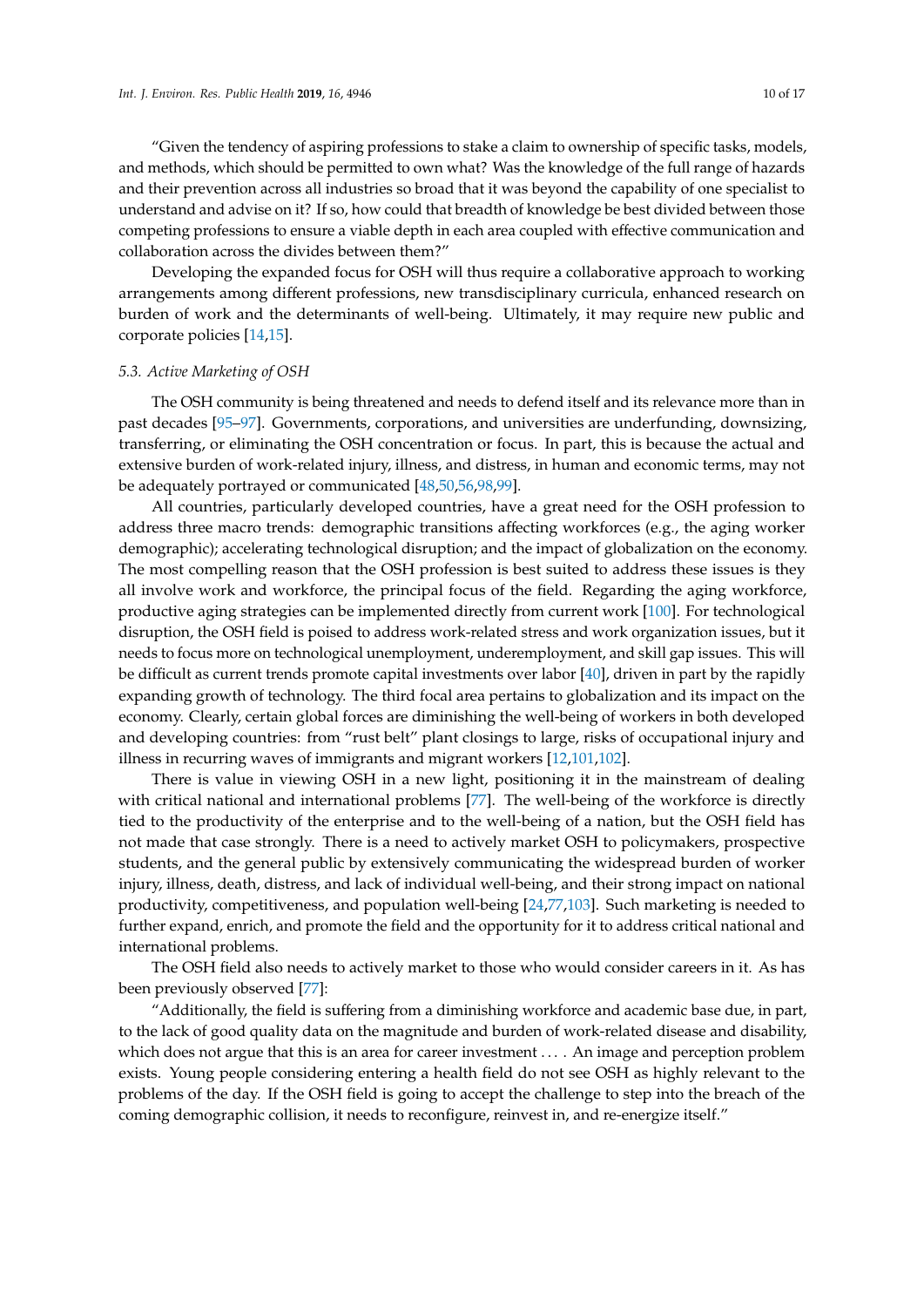#### **6. Concerns and Issues about an Expanded Focus of OSH**

There is concern that a paradigm expansion to well-being as an outcome, and more of a "public health approach" than a "labor approach," could have negative implications. It is key to acknowledge that OSH has limited resources, not nearly enough to address problems under the current paradigm [\[104\]](#page-15-23). However, if the burden and magnitude of adverse OSH outcomes and the benefits of healthy work and well-being are expansively described, then the opportunity for more resources may increase. More to the point, it is no longer effective to think of OSH issues separate from the larger sphere of public health. Such an approach also means that, as Harrison and Dawson [\[24\]](#page-12-19) note:

"OH [occupational health] practitioners will be concerned with not only employed workers, that is, those under some form of employment contract, but also self-employed and informal workers. Interventions will extend to families and communities, and will not be restricted to actions at the workplace. The promotion and maintenance of health and well-being will involve a consideration of all health determinants and will not be restricted to work-related health issues.

Importantly, the health of workers will not be seen as only the responsibility of employers, but also of the wider stakeholder group, including health, work, and environment authorities; insurance companies; and other healthcare practitioners. An example might be in addressing stress at work."

Other potential negative implications include:

- 1. Employer/managers may emphasize individual approaches such as vitality/fitness and coping behavior, instead of primary stress prevention such as job autonomy, skill discretion, collaborative organizational leadership, or reducing physical workload.
- 2. Employers/managers may reject responsibility because the health problems are related to stress in private life, sports, etc.
- 3. Given all the technologies to monitor their workers, employers/managers might focus on selecting only healthy workers for certain jobs, instead of helping all workers improve their health.
- 4. Employers/managers may reduce "employability" to vitality/fitness instead of creating a learning work environment (Reviewer's comment. This is a personal communication in a review of the paper).

Finally, the change in focus might lead to "blaming the worker" for adverse outcomes in the work environment. The expanded paradigm must stipulate that consideration of occupational and personal risk factors is predicated on "the primacy of traditional health protection, which prioritizes employer responsibilities for the organization of work over individual health behaviors" [\[105\]](#page-16-0). However, "if a higher- level conceptualization of well-being is pursued, which subsumes health, is aspirational, and includes reaching human potential ...," then various parties in society (governments, insurance companies, unions, and nongovernmental organizations, for instance) as well as workers will have responsibilities in promoting well-being [\[15\]](#page-12-6).

The focus on well-being of the workforce and the workplace raises uncertainties and concerns for employers, who fear being "asked" to take on responsibilities that go beyond traditional OSH responsibilities. There is a need to listen to their concerns but use this as an approach to concurrently train them in their own paradigm expansion toward worker well-being. Already, there are many good examples of larger companies pioneering or adopting "expanded focus" types of approaches [\[14,](#page-12-17)[106\]](#page-16-1).

Additionally, there may be pushback by various agencies that focus on preventing specific diseases, or resistance from powerful forces in society that support traditional OSH. There will need to be efforts made to include these groups going forward and work collaboratively with them to address their concerns.

#### **7. Conclusions**

The OSH field (and component professions) must expand its focus to address the many changes in the nature of work, the workforce, and the workplace. Factors inside and outside work interact and influence the health of workers and the productivity of enterprises. We need to position ourselves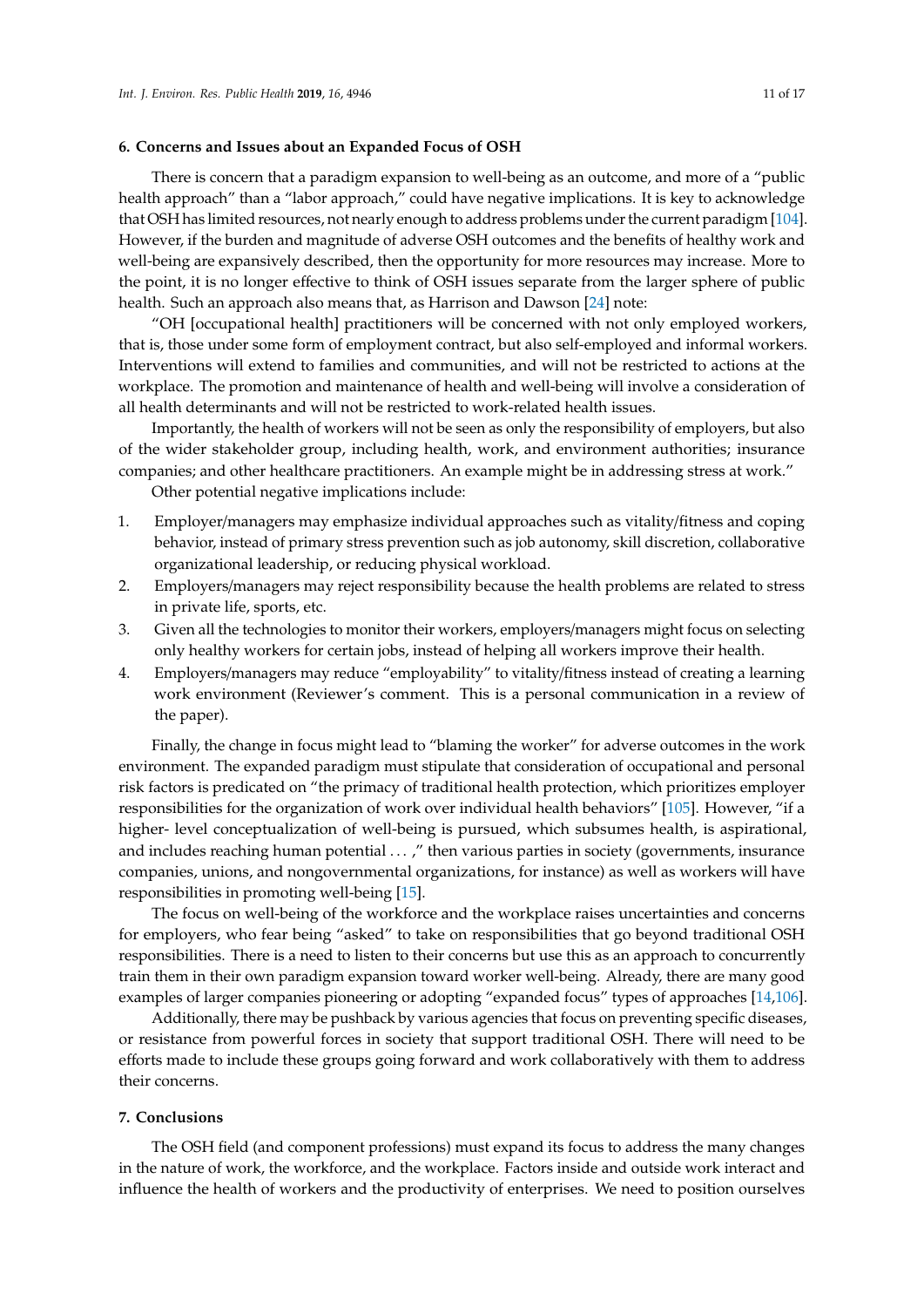to address both current and future changes and challenges. An expanded focus should include a broader view of the traditional workplace risk assessment that considers viewing and addressing interactions of work and nonwork factors, as well as the changes that arise over the working life. The concept of well-being represents a holistic, inclusive outcome that can be used to encompass the impact of this broad range of changes. However, well-being needs to be more actively operationalized, and interventions to achieve it need to be developed and tested.

To address this flux in work, workers, and places, the OSH field will need to develop a broader vision, develop and use new skill sets, and partner with other disciplines and new stakeholders. OSH professionals must learn to work transdisciplinarily. The field of OSH must place itself in the mainstream discourse around well-being of nations, competitiveness, and productivity by showing that it can contribute to these outcomes. For all this to happen, OSH must be a growing, vibrant discipline. Expanding the vision and growing the field of OSH could produce a healthier workforce and enhance the well-being of nations.

**Author Contributions:** P.A.S. developed the first draft. G.D., S.A.F., and L.C.C. provided substantial input and revisions.

**Funding:** G.L. Delclos was also supported by grant number T42 OH008421 from the U.S. Centers for Disease Control and Prevention/National Institute for Occupational Safety and Health.

**Acknowledgments:** The authors thank Frank Pot, Gregory Wagner, Richard Rinehart, Dori Reissman for comments on earlier versions of the manuscript, and Amanda Keenan, Joyce Huff, Sherri Diana and Amanda Stammer for production support. Total Worker Health <sup>®</sup> is a registered trademark of the US Department of Health and Human Services.

**Conflicts of Interest:** The findings and conclusions in this report are those of the authors and do not necessarily represent the views of the National Institute for Occupational Safety and Health.

#### **References**

- <span id="page-11-0"></span>1. Rantenen, J. Research challenges arising from changes in work life. *Scand. J. Work Environ. Health* **1999**, *25*, 473–483. [\[CrossRef\]](http://dx.doi.org/10.5271/sjweh.469) [\[PubMed\]](http://www.ncbi.nlm.nih.gov/pubmed/10884142)
- <span id="page-11-5"></span>2. Howard, J. Nonstandard work arrangements and worker health and safety. *Am. J. Ind. Med.* **2017**, *60*, 1–10. [\[CrossRef\]](http://dx.doi.org/10.1002/ajim.22669) [\[PubMed\]](http://www.ncbi.nlm.nih.gov/pubmed/27779787)
- <span id="page-11-7"></span>3. Peckham, T.T.; Baker, M.G.; Camp, J.E.; Kaufman, J.D.; Sexias, N.S. Creating future for occupational health. *Ann. Work Expo. Health* **2017**, *61*, 3–15. [\[PubMed\]](http://www.ncbi.nlm.nih.gov/pubmed/28395315)
- <span id="page-11-6"></span>4. Burton, J. *Healthy Workplaces: A Model for Action for Employers, Workers, Policy Makers, and Practitioners*; World Health Organization: Geneva, Switzerland, 2010.
- <span id="page-11-2"></span>5. Benach, J.; Vives, A.; Amable, M.; Vanroelen, C.; Tarafa, G.; Muntaner, C. Precarious employment: Understanding an emerging social determinant of health. *Ann. Rev. Public Health* **2014**, *35*, 329–353. [\[CrossRef\]](http://dx.doi.org/10.1146/annurev-publhealth-032013-182500)
- 6. Rial-Gonzalez, E.; Copsey, S.; Paoli, P.; Schneider, E. *Priorities for Occupational Safety and Health Research in the EU-25*; European Agency for Safety and Health at Work: Bilbao, Spain, 2005.
- 7. Kompier, M.A. New systems of work organization and workers' health. *Scan. J. Work Environ. Health* **2006**, *32*, 421–430. [\[CrossRef\]](http://dx.doi.org/10.5271/sjweh.1048)
- <span id="page-11-9"></span>8. Schill, A.L.; Chosewood, L.C. The NIOSH *Total Worker Health* ® program: An overview. *J. Occup. Environ. Med.* **2013**, *55*, S8–S11. [\[CrossRef\]](http://dx.doi.org/10.1097/JOM.0000000000000037)
- <span id="page-11-1"></span>9. World Bank. *World Development Report 2019: The Changing Nature of Work*; World Bank: Washington, DC, USA, 2018. [\[CrossRef\]](http://dx.doi.org/10.1596/978-1-7648-1328-2)
- <span id="page-11-3"></span>10. Cappelli, P.H.; Keller, J.R. A Study of the Extant and Potential Causes of Alternative Employment Arrangements. *Ind. Labor Relat. Rev.* **2013**, *66*, 874–901. [\[CrossRef\]](http://dx.doi.org/10.1177/001979391306600406)
- <span id="page-11-8"></span>11. Cummings, K.J.; Kreiss, K. Contingent workers and contingent health—Risks of a modern economy. *JAMA* **2008**, *299*, 448–450. [\[CrossRef\]](http://dx.doi.org/10.1001/jama.299.4.448)
- <span id="page-11-4"></span>12. Ahonen, E.Q.; Fujishiro, A.; Cunningham, T.; Flynn, M. Work as an inclusive part of populations health inequities research and prevention. *Am. J. Public Health* **2018**, *108*, 306–311. [\[CrossRef\]](http://dx.doi.org/10.2105/AJPH.2017.304214)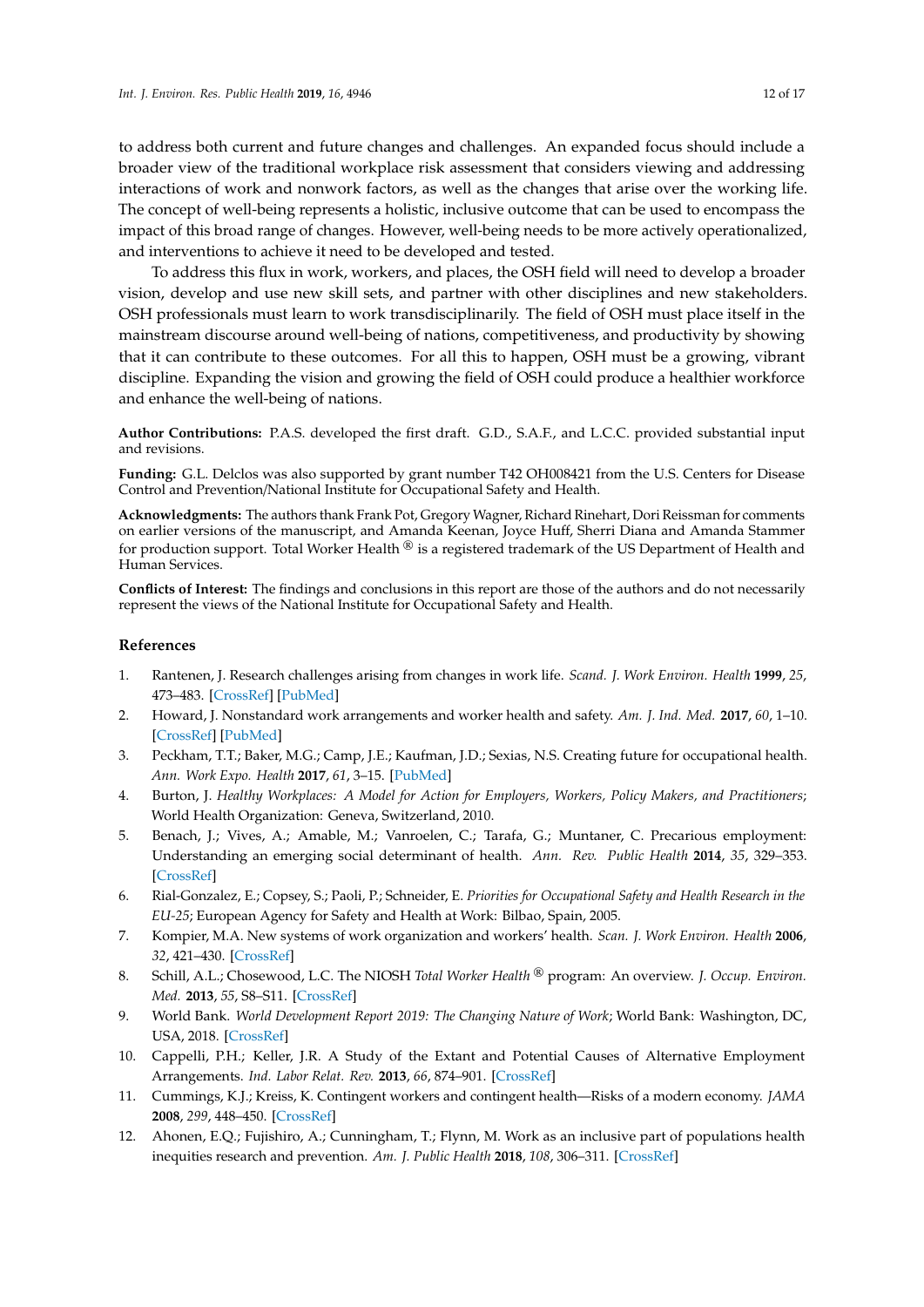- <span id="page-12-0"></span>13. Dannenberg, A.L.; Frumkin, H.; Jackson, R.J. (Eds.) *Making Healthy Places: Designing and Building for Health, Well-Being, and Sustainability*; Island Press: Washington, DC, USA, 2001.
- <span id="page-12-17"></span>14. Chen, P.Y.; Cooper, G.L. (Eds.) Work and well-being. In *Well-Being: A Complete Reference Guide*; John Wiley and Sons: West Sussex, UK, 2017; Volume 3.
- <span id="page-12-6"></span>15. Schulte, P.A.; Guerin, R.J.; Schill, A.L.; Bhattacharya, A.; Cunningham, T.R.; Pandalai, S.P.; Eggerth, D.; Stephenson, C.M. Considerations for incorporating "Well-being" in public policy for workers and workplaces. *Am. J. Public Health* **2015**, *105*, e31–e44. [\[CrossRef\]](http://dx.doi.org/10.2105/AJPH.2015.302616)
- <span id="page-12-5"></span>16. Chari, R.; Chang, C.C.; Sauter, S.L.; Sayers, E.L.P.; Cerully, J.L.; Schulte, P.; Schill, A.L.; Uscher-Pines, L. Expanding the paradigm of occupational safety and health. *J. Occup. Environ. Med.* **2018**, *60*, 589–593. [\[CrossRef\]](http://dx.doi.org/10.1097/JOM.0000000000001330) [\[PubMed\]](http://www.ncbi.nlm.nih.gov/pubmed/29608542)
- <span id="page-12-13"></span>17. Moore, P.V. *The Quantified Self in Precarity: Work, Technology and What Counts*; Routledge: London, UK, 2018.
- <span id="page-12-2"></span>18. Hudson, H.L.; Nigam, J.A.S.; Sauter, S.L.; Chosewood, L.C.; Schill, A.L.; Howard, J. (Eds.) *Total Worker Health* ®; American Psychological Association: Washington, DC, USA, 2019.
- <span id="page-12-1"></span>19. Schulte, P.A.; Bhattacharya, A.; Butler, C.R.; Chun, H.K.; Jacklitsch, B.; Kiefer, M.; Lincoln, J.; Pendergrass, S.; Shire, J.; Watson, J.; et al. Advancing the framework for considering the effects of climate change on worker safety and health. *J. Occup. Environ. Hyg.* **2016**, *13*, 847–865. [\[CrossRef\]](http://dx.doi.org/10.1080/15459624.2016.1179388)
- <span id="page-12-3"></span>20. Joint Action on Mental Health and Well-being: Mental Health at the Workplace. Available online: [https:](https://ec.europa.eu/health/sites/health/files/mental_health/docs/2017_mh_workplace_annex_en.pdf) //ec.europa.eu/health/sites/health/files/mental\_health/docs/[2017\\_mh\\_workplace\\_annex\\_en.pdf](https://ec.europa.eu/health/sites/health/files/mental_health/docs/2017_mh_workplace_annex_en.pdf) (accessed on 2 December 2019).
- <span id="page-12-18"></span>21. Ministry of Social Affairs and Health. *Policy for the Work Environment and Well-Being at Work 2020 Helsinki*; Ministry of Social Affairs and Health: Helsinki, Finland, 2011.
- <span id="page-12-4"></span>22. Eurofound. *Sustainable Work throughout the Life Course: National Policies and Strategies*; Publication of European Union: Luxembourg, 2016.
- <span id="page-12-7"></span>23. Tamers, S.L.; Chosewood, L.C.; Childress, H.; Hudson, H.; Nigam, J.; Chang, C.C. *Total Worker Health*® 2014–2018: The novel approach to worker, safety, health and well-being evolves. *Int. J. Environ. Res. Public Health* **2019**, *10*, 321. [\[CrossRef\]](http://dx.doi.org/10.3390/ijerph16030321) [\[PubMed\]](http://www.ncbi.nlm.nih.gov/pubmed/30682773)
- <span id="page-12-19"></span>24. Harrison, J.; Dawson, L. Occupational health: Meeting the challenges of the next 20 years. *Saf. Health Work* **2016**, *7*, 143–149. [\[CrossRef\]](http://dx.doi.org/10.1016/j.shaw.2015.12.004) [\[PubMed\]](http://www.ncbi.nlm.nih.gov/pubmed/27340602)
- <span id="page-12-8"></span>25. Schulte, P.A. An expanded focus for occupational safety and health. In Proceedings of the 2nd International Symposium to Advance Total Worker Health®and Well-being, Bethesda, MD, USA, 10 May 2018.
- <span id="page-12-9"></span>26. Delclos, G. Shaping the Future to Ensure Worker Health and Well-Being: Shifting Paradigm for Research, Training and Policy. Available online: http://grantome.com/grant/NIH/[U13-OH011870-01](http://grantome.com/grant/NIH/U13-OH011870-01) (accessed on 18 October 2019).
- <span id="page-12-10"></span>27. Bureau of Labor Statistics. Employer-Reported Workplace Injuries and Illnesses, 2017. News Release, US DL-18-1788, 8 November 2018. Available online: https://[www.bls.gov](https://www.bls.gov/news.release/pdf/osh.pdf)/news.release/pdf/osh.pdf (accessed on 7 December 2018).
- <span id="page-12-11"></span>28. Pfeffer, J. The changing nature of work: Expanding the focus of occupation health, while not losing site of old problems. *New Solut.* **2019**, *28*, 731–736.
- <span id="page-12-12"></span>29. Stacey, N.; Ellwood, P.; Bradbrook, S.; Reynolds, J.; Williams, H.; Lye, D. *Foresight on New and Emerging Occupational Safety and Health Risks Associated with Digitalization by 2025*; European Agency for Safety and Health at Work, Publications Office of the European Union: Luxembourg, 2018; Available online: https://osha.europa.eu/en/[tools-and-publications](https://osha.europa.eu/en/tools-and-publications/publications/foresight-new-and-emerging-occupational-safety-and-health-risks)/publications/foresight-new-and[emerging-occupational-safety-and-health-risks](https://osha.europa.eu/en/tools-and-publications/publications/foresight-new-and-emerging-occupational-safety-and-health-risks) (accessed on 7 December 2018).
- <span id="page-12-14"></span>30. Bureau of Labor Statistics. Contingent and Alternative Employment Arrangements Survey. 2017. Available online: https://www.bls.gov/news.release/[conemp.nr0.htm](https://www.bls.gov/news.release/conemp.nr0.htm) (accessed on 6 December 2018).
- <span id="page-12-15"></span>31. Serra Saurina, L.; Lopez Gomez, M.A.; Sanchez-Niubio, A.; Delclos, G.L.; Benavides, F.G. Applications of latent growth modeling to identify different working life trajectories: The case of the Spanish WORKs cohort. *Scand. J. Work Environ. Health* **2017**, *43*, 42–49. [\[CrossRef\]](http://dx.doi.org/10.5271/sjweh.3606) [\[PubMed\]](http://www.ncbi.nlm.nih.gov/pubmed/27911960)
- 32. Sirviö, A.; Ek, E.; Jokelainen, J.; Koiranen, M.; Jarvikoski, T.; Taanila, A. Precariousness and discontinuous work history in association with health. *Scand. J. Public Health* **2012**, *40*, 360–367. [\[CrossRef\]](http://dx.doi.org/10.1177/1403494812450092) [\[PubMed\]](http://www.ncbi.nlm.nih.gov/pubmed/22786921)
- <span id="page-12-16"></span>33. Friedland, D.S.; Price, R.H. Underemployment: Consequences for the health and well-being of workers. *Am. J. Community Psychol.* **2003**, *32*, 33–45. [\[CrossRef\]](http://dx.doi.org/10.1023/A:1025638705649)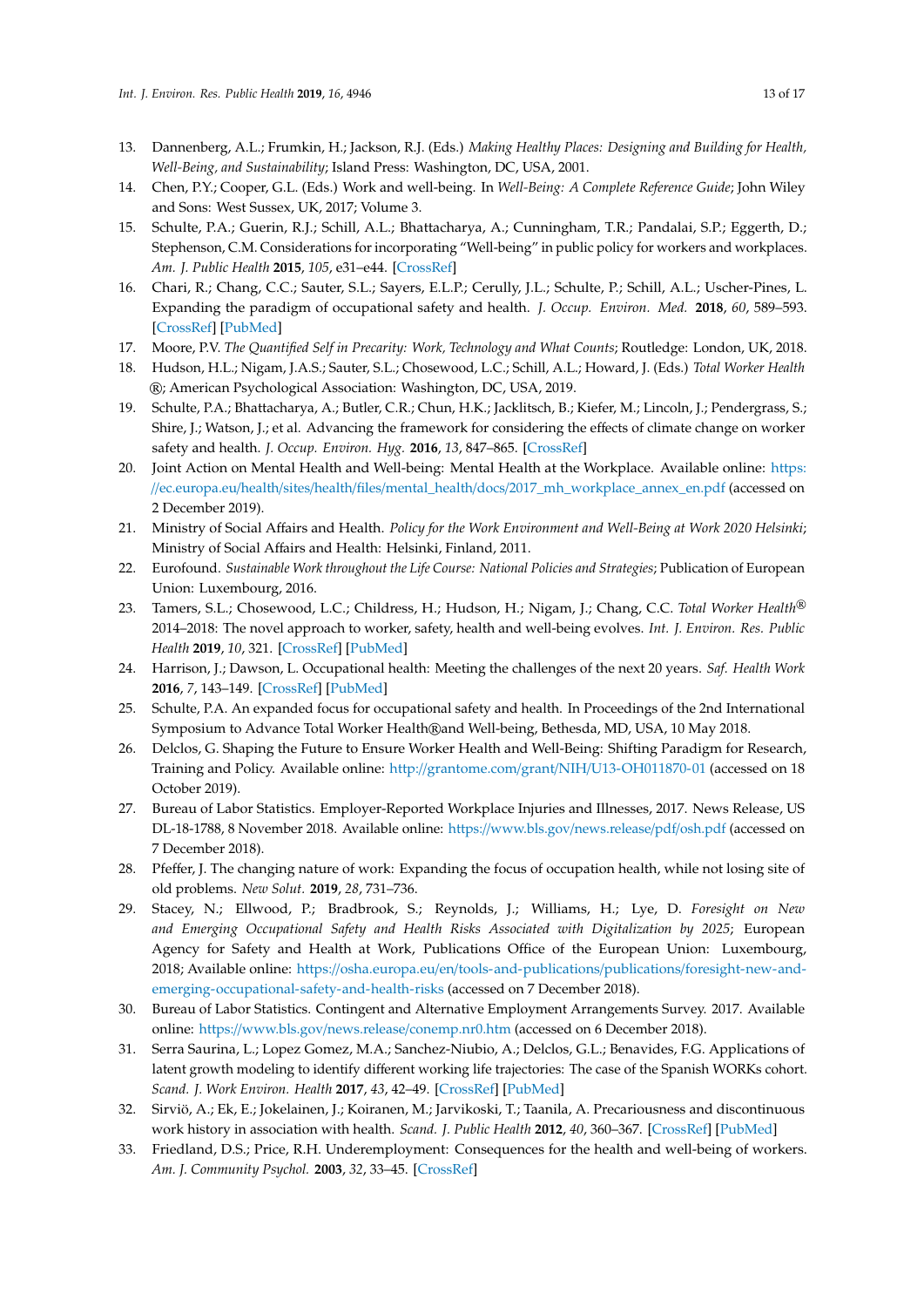- 34. Bambra, C. *Work, Worklessness, and the Political Economy of Health*; Oxford University Press: New York, NY, USA, 2011.
- <span id="page-13-0"></span>35. Badri, A.; Boudreau-Trudel, B.; Souissi, A.S. Occupational health and safety in the industry 4.0 era: A cause for major concern? *Saf. Sci.* **2018**, *109*, 403–411. [\[CrossRef\]](http://dx.doi.org/10.1016/j.ssci.2018.06.012)
- <span id="page-13-1"></span>36. Leso, V.; Fontana, L.; Iavicoli, I. The occupational health and safety dimension of industry 4.0. *Med. Lav.* **2018**, *109*, 327–338.
- <span id="page-13-5"></span>37. Marchant, G.E.; Stevens, Y.A.; Hennessy, J.M. Technology, unemployment and policy options: Navigating the transition to a better world. *J. Evol. Technol.* **2019**, *24*, 26–44.
- <span id="page-13-8"></span>38. Jain, A.; Leka, S.; Zwetsloot, G.I.J.M. *Managing Health Safety and Well-Being. Ethics, Responsibility and Sustainability*; Springer: Heidelburg, Germany, 2018.
- <span id="page-13-2"></span>39. McKinsey Global Inst. Jobs Lost, Jobs Gained: Workforce Transitions in a Time of Automation, 5 McKinsey & Co., Dec 2017. Available online: https://[www.mckinsey.com](https://www.mckinsey.com/featured-insights/future-of-work/jobs-lost-jobs-gained-what-the-future-of-work-will-mean-for-jobs-skills-and-wages)/featured-insights/future-of-work/jobs-lost[jobs-gained-what-the-future-of-work-will-mean-for-jobs-skills-and-wages](https://www.mckinsey.com/featured-insights/future-of-work/jobs-lost-jobs-gained-what-the-future-of-work-will-mean-for-jobs-skills-and-wages) (accessed on 2 December 2019).
- <span id="page-13-3"></span>40. Acemoglu, D.; Restrepo, P. *Artificial Intelligence and Work*; NBER Working Paper No. 24196; National Bureau of Economic Research (NBER): Cambridge, MA, USA, 2018.
- <span id="page-13-4"></span>41. Schwabb, K. *The Fourth Industrial Revolution General*; World Economic Forum: Cologne, Switzerland, 2016.
- <span id="page-13-6"></span>42. Rönnblad, J.; Grönhold, E.; Jonsson, J.; Koryanyi, I.; Orellana, C.; Kreshpaj, B.; Chen, L.; Stockflet, L.; Bodin, T. Precarious employment and mental health; a systematic review and meta-analysis of longitudinal studies. *Scand. J. Work Environ. Health* **2019**. [\[CrossRef\]](http://dx.doi.org/10.5271/sjweh.3797) [\[PubMed\]](http://www.ncbi.nlm.nih.gov/pubmed/31165899)
- <span id="page-13-17"></span>43. Idris, M.A.; Dollard, M.F.; Coward, J.; Docmann, C. Psychosocial safety climate: Conceptual distinctions and effect on demands and worker psychological health. *Saf. Sci.* **2012**, *50*, 19–28. [\[CrossRef\]](http://dx.doi.org/10.1016/j.ssci.2011.06.005)
- <span id="page-13-9"></span>44. International Labour Organization. Decent work and digitalization in the chemical and pharmaceutical industries. Paper Presented at the Global Dialogue Forum on Challenges for Decent and Productive Work Arising from Digitalization in the Chemical and Pharmaceutical Industries, Geneva, Switzerland, 10–12 December 2018.
- 45. Zwetsloot, G.I.J.M.; Van Scheppingen, A.R.; Dijkman, H.; Hendrics, J.; den Besen, H. The organizational benefits of investing in workplace health. *Int. J. Workplace Health Manag.* **2010**, *3*, 143–159. [\[CrossRef\]](http://dx.doi.org/10.1108/17538351011055032)
- <span id="page-13-7"></span>46. Iavicoli, S.; Cesana, G.; Dollard, M.; Leka, S.; Sauter, S.L. Psychosocial factors and workers health and safety. *BioMed Res. Int.* **2015**, 628749. [\[CrossRef\]](http://dx.doi.org/10.1155/2015/628749) [\[PubMed\]](http://www.ncbi.nlm.nih.gov/pubmed/26634211)
- <span id="page-13-11"></span>47. El Batawi, M.A. Work-related diseases. A new program of the World Health Organization. *Scand. J. Work Environ. Health* **1984**, *10*, 341–346. [\[CrossRef\]](http://dx.doi.org/10.5271/sjweh.2309)
- <span id="page-13-14"></span>48. Schulte, P.A.; Pana-Cryan, R.; Schnorr, T.M.; Guerin, R.J.; Felknor, S.A.; Wagner, G.R. An approach to assess the burden of work-related injury, disease and distress. *Am. J. Public Health* **2017**, *107*, 1051–1057. [\[CrossRef\]](http://dx.doi.org/10.2105/AJPH.2017.303765)
- 49. Scanlon, K.; Lloyd, S.; Gray, G.; Francis, R.; LaRuma, P. An approach to integrating occupational safety and health into Life Cycle Assessment. Development and application of work environment characterization factors. *J. Ind. Ecol.* **2015**, *19*, 27–37. [\[CrossRef\]](http://dx.doi.org/10.1111/jiec.12146)
- <span id="page-13-10"></span>50. Schulte, P.A. Occupational Safety and Health in the 21st Century: What Lies Ahead. In Proceedings of the Symposium on Occupational Safety and Health: Recognizing Accomplishments and Planning for the Future, University of West Virginia, Morgantown, WV, USA, 10 August 2017.
- 51. Samuels, S.W. Philosophic perspectives: Community, communication and occupational disease causation. *Int. J. Health Serv.* **1998**, *28*, 153–164. [\[CrossRef\]](http://dx.doi.org/10.2190/44MR-YPQF-KUKP-NPQY)
- <span id="page-13-13"></span>52. Schulte, P.A.; Pandalai, S.; Wulsin, V.; Chun, H.K. Interaction of occupational and personal risk factors in workforce health and safety. *Am. J. Public Health* **2012**, *102*, 434–448. [\[CrossRef\]](http://dx.doi.org/10.2105/AJPH.2011.300249)
- <span id="page-13-12"></span>53. Anttonen, H.; Räsänen, T. (Eds.) *Well-Being at Work: New Innovations and Good Practices*; Finish Inst of Occupational Health: Helsinki, Finland, 2008; Available online: https://[eurofound.europa.eu](https://eurofound.europa.eu/publications/article/2011/well-being-at-work-innovation)/publications/ article/2011/[well-being-at-work-innovation](https://eurofound.europa.eu/publications/article/2011/well-being-at-work-innovation) (accessed on 2 December 2019).
- <span id="page-13-15"></span>54. Pandalai, S.P.; Schulte, P.A.; Miller, D.B. Conceptual heuristic models of the interrelationships between obesity and the occupational environmental. *Scand. J. Work Environ. Health* **2013**, *39*, 221–232. [\[CrossRef\]](http://dx.doi.org/10.5271/sjweh.3363) [\[PubMed\]](http://www.ncbi.nlm.nih.gov/pubmed/23588858)
- <span id="page-13-16"></span>55. Kowalski-McGraw, M.; Green-McKenzie, J.; Pandalai, S.P.; Schulte, P.A. Characterizing the relationships of prescription opioid and benzodiazepine medications and worker health and workplace hazards. *J. Occup. Environ. Med.* **2017**, *59*, 1114–1126. [\[CrossRef\]](http://dx.doi.org/10.1097/JOM.0000000000001154) [\[PubMed\]](http://www.ncbi.nlm.nih.gov/pubmed/28930799)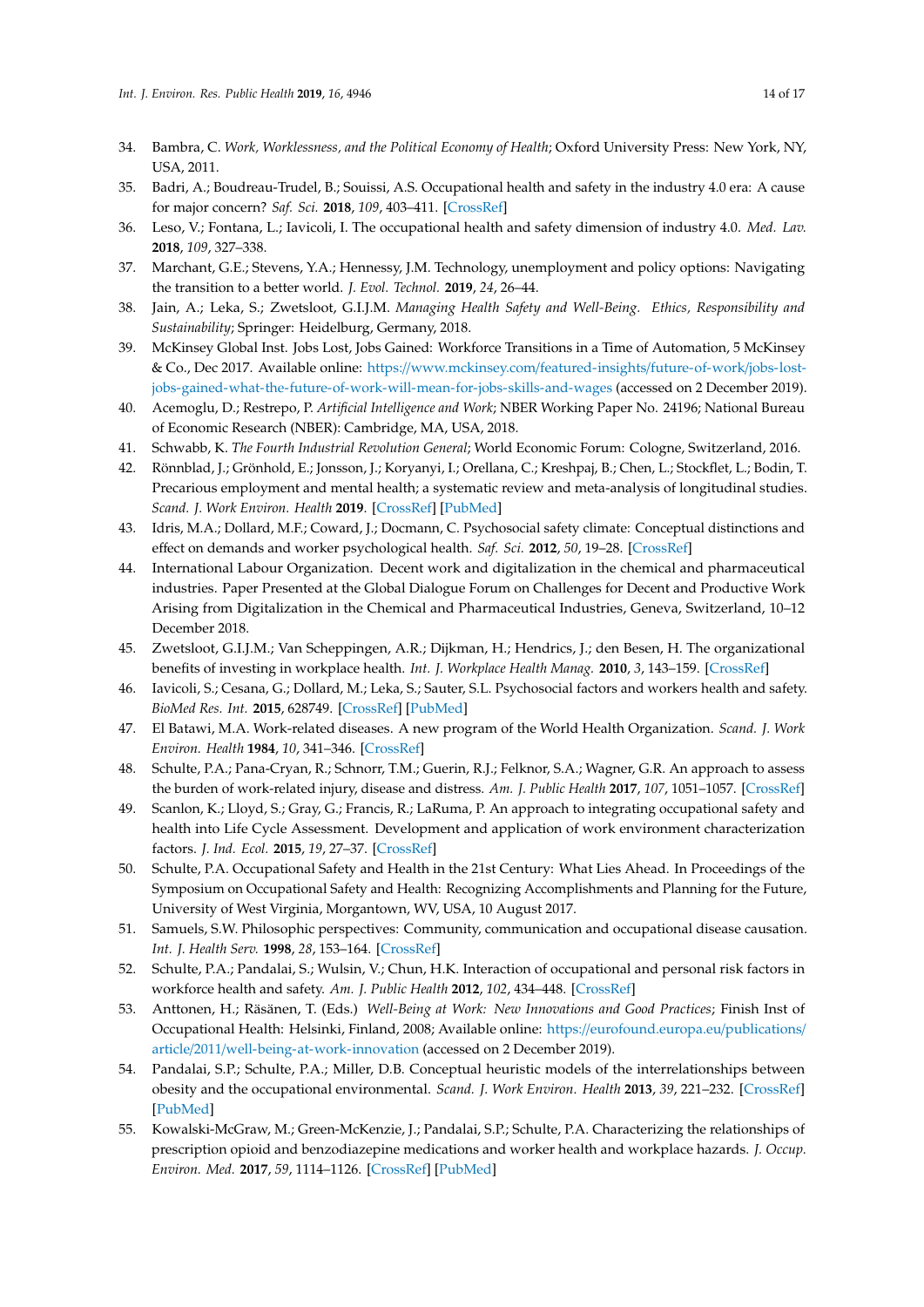- <span id="page-14-0"></span>56. Dembe, A.E. The social consequences of occupational injuries and illnesses. *Am. J. Ind. Med.* **2001**, *40*, 43–417. [\[CrossRef\]](http://dx.doi.org/10.1002/ajim.1113) [\[PubMed\]](http://www.ncbi.nlm.nih.gov/pubmed/11598991)
- <span id="page-14-16"></span>57. Shi, L.; Tsai, J.; Kao, S. Public health, social determinants and public policy. *J. Med. Sci.* **2009**, *29*, 43–59.
- 58. Braverman, P.; Ergerter, S.; Williams, D.R. The social determinants of health: Coming of age. *Annu. Rev. Public Health* **2011**, *32*, 381–398. [\[CrossRef\]](http://dx.doi.org/10.1146/annurev-publhealth-031210-101218)
- 59. Garcia, A.M.; Benavides, F.G. Determinants of workplace occupational safety and health practice in Spain. *Policy Pract. Health Saf.* **2014**, *12*, 67–87. [\[CrossRef\]](http://dx.doi.org/10.1080/14774003.2014.11667804)
- <span id="page-14-2"></span>60. Navarro, V.; Muntaner, C. *Political and Economic Determinants of Population Health and Well-Being: Controversies and Developments*; Baywood Publishing Co Inc.: Amityville, NY, USA, 2004; p. 575.
- <span id="page-14-17"></span>61. Walters, D.; Wadsworth, E.; Quinlan, M. *Analysis of Determinants of Workplace Occupational Safety and Health Practice in a Selection of EU Member States*; European Agency for Safety and Health at Work: Bilbao, Spain, 2013.
- <span id="page-14-1"></span>62. Amick, B.C.; McLeod, C.B.; Bültmann, U. Labor markets and health: An integrated life course perspective. *Scand. J. Work Environ. Health* **2016**, *42*, 346–353. [\[CrossRef\]](http://dx.doi.org/10.5271/sjweh.3567)
- <span id="page-14-3"></span>63. Felstead, A.; Gallie, D.; Green, F.; Henseke, G. The determinants of skills use and work pressure: A longitudinal analysis. *Econ. Ind. Democr.* **2019**, *40*, 730–754. [\[CrossRef\]](http://dx.doi.org/10.1177/0143831X16656412)
- 64. Dooley, D. Unemployment, underemployment, and mental health: Conceptualizing employment status as a continuum. *Am. J. Community Psychol.* **2003**, *32*, 9–20. [\[CrossRef\]](http://dx.doi.org/10.1023/A:1025634504740)
- <span id="page-14-4"></span>65. Janlert, U. Underemployment as disease and diseases of the unemployed. *Scand. J. Work Environ. Health* **1997**, *23*, 79–83.
- <span id="page-14-5"></span>66. Rappaport, S.M. Implications of exposome for exposure science. *J. Expo. Sci. Environ. Epidemiol.* **2011**, *21*, 5–9. [\[CrossRef\]](http://dx.doi.org/10.1038/jes.2010.50) [\[PubMed\]](http://www.ncbi.nlm.nih.gov/pubmed/21081972)
- 67. Faislander, L.; Bonneterre, V.; De Gaudemaris, R.; Bicout, D.J. Occupational exposome: A network-basedapproach for characterizing Occupational Health Problems. *J. Biomed. Inform.* **2011**, *44*, 545–552. [\[CrossRef\]](http://dx.doi.org/10.1016/j.jbi.2011.02.010) [\[PubMed\]](http://www.ncbi.nlm.nih.gov/pubmed/21362498)
- <span id="page-14-6"></span>68. Lentz, T.J.; Dotson, G.S.; Williams, P.R.D.; Maier, H.; Gadagbui, B.; Pandalai, S.P.; Lamboy, H.; Hearl, F.; Mumtaz, M. Aggregate exposure and cumulative risk-integrating occupational and non-occupational risk factors. *J. Occup. Environ. Hyg.* **2015**, *12*, S112–S126. [\[CrossRef\]](http://dx.doi.org/10.1080/15459624.2015.1060326) [\[PubMed\]](http://www.ncbi.nlm.nih.gov/pubmed/26583907)
- <span id="page-14-7"></span>69. Allin, P. Measuring well-being in modern societies. In *Work and Well-Being. Well-Being a Complete Reference Guide*; Chen, P.Y., Gooper, G.L., Eds.; John Wiley and Sons: West Sussex, UK, 2017; Volume 3.
- <span id="page-14-8"></span>70. National Institute of Occupational Safety and Health (NIOSH). *National Occupational Research Agenda (NORA)*/*National Total Worker Health* ® *Agenda (2016–2026): A National Agenda to Advance Total Worker Health*® *Research, Practice, Policy, and Capacity*; DHHS (NIOSH) Publication 2016-114; Department of Health and Human Services, Centers for Disease Control and Prevention, National Institute for Occupational Safety and Health: Cincinnati, OH, USA, 2016.
- <span id="page-14-9"></span>71. Peters, D.H. The application of systems thinking in health: Why use systems thinking? *Health Res. Policy Syst.* **2014**, *12*, 51. [\[CrossRef\]](http://dx.doi.org/10.1186/1478-4505-12-51)
- <span id="page-14-11"></span>72. Foldspang, A.; Birt, C.A.; Otok, R. *ASPHER's European List of Core Competences for the Public Health Professional*, 5th ed.; Association of Schools of Public Health in the European Region (ASPHER): Brussels, Belgium, 2018.
- <span id="page-14-10"></span>73. Council on Education for Public Health. *Accreditation Criteria Schools of Public Health Public Health Programs*; Council on Education for Public Health: Silver Spring, MD, USA, 2016; Available online: https://[ceph.org](https://ceph.org/about/org-info/criteria-procedures-documents/criteria-procedures)/ about/org-info/[criteria-procedures-documents](https://ceph.org/about/org-info/criteria-procedures-documents/criteria-procedures)/criteria-procedures (accessed on 7 December 2018).
- <span id="page-14-12"></span>74. DeSalvo, K.B.; Wang, Y.C.; Harris, A.; Auerbach, J.; Koo, D.; O'Carroll, P. Public Health 3.0: A call to act for public health to meet the challenges of the 21 Century. *Prev. Chronic Dis.* **2017**, *14*, E78. [\[CrossRef\]](http://dx.doi.org/10.5888/pcd14.170017)
- <span id="page-14-13"></span>75. Hale, A. Occupational Safety and Health (OSH) Professions: Who Are They and Why Do We Need Them? Available online: https://www.ilo.org/global/topics/[safety-and-health-at-work](https://www.ilo.org/global/topics/safety-and-health-at-work/events-training/events-meetings/world-day-for-safety/33thinkpieces/WCMS_678734/lang--en/index.htm)/events-training/ events-meetings/[world-day-for-safety](https://www.ilo.org/global/topics/safety-and-health-at-work/events-training/events-meetings/world-day-for-safety/33thinkpieces/WCMS_678734/lang--en/index.htm)/33thinkpieces/WCMS\_678734/lang--en/index.htm (accessed on 2 December 2019).
- <span id="page-14-14"></span>76. Warr, P. Well-being and the workplace. In *Well-Being: Foundations of Hedonic Psychology*; Kahneman, D., Diener, E., Schwartz, N., Eds.; Russell Sage Foundation: New York, NY, USA, 1999; pp. 392–412.
- <span id="page-14-18"></span>77. Schulte, P.; Vainio, H. Well-being at work—Overview and perspective. *Scand. J. Work Environ. Health* **2010**, *36*, 422–429. [\[CrossRef\]](http://dx.doi.org/10.5271/sjweh.3076)
- <span id="page-14-15"></span>78. Illarinen, J.; Tuomi, K.; Seitsamo, J. *New Dimensions in Work Ability, Health and Well-Being of Ageing Workers*; Elsevier: Amsterdam, The Netherlands, 2005; pp. 3–7.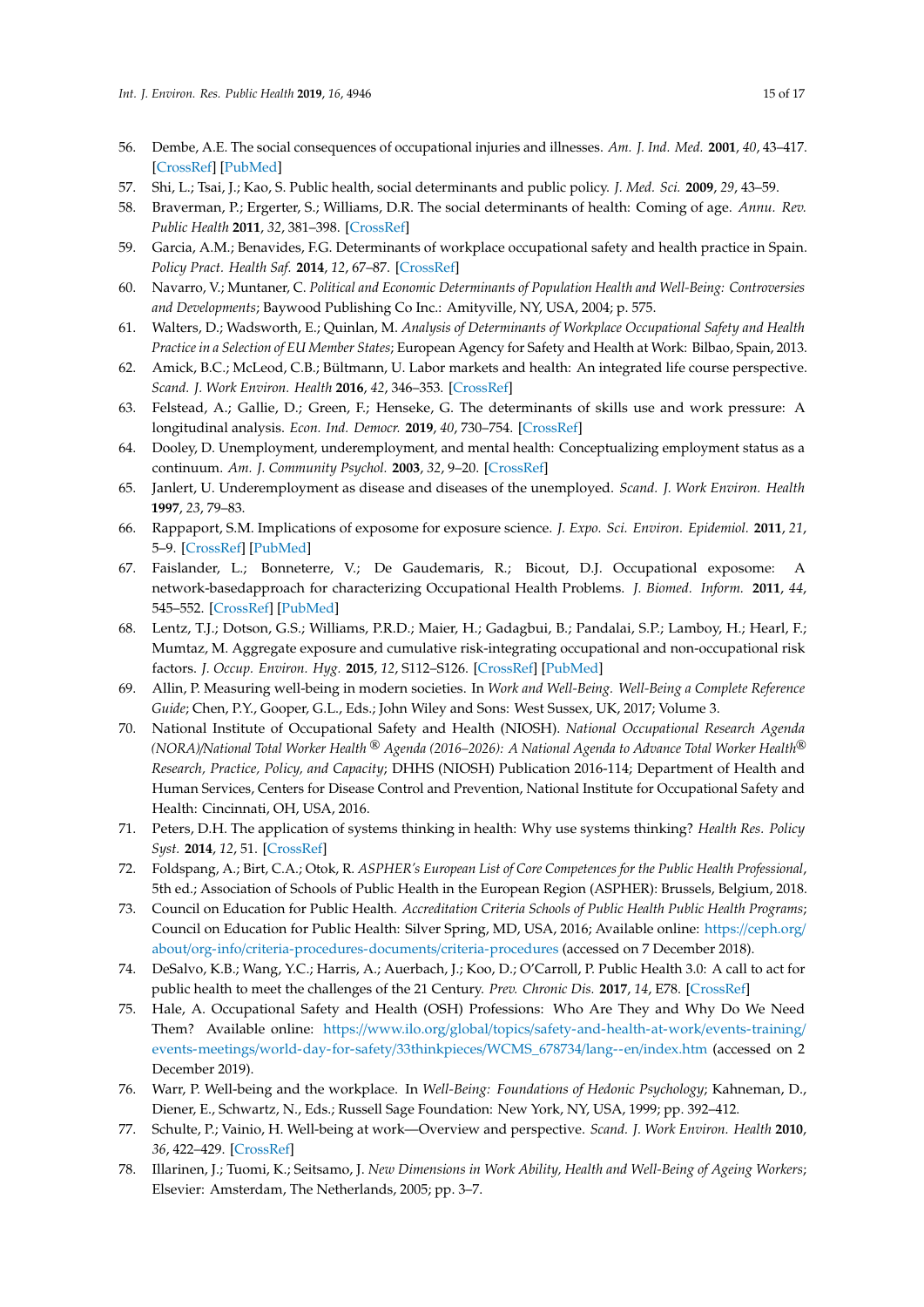- <span id="page-15-0"></span>79. Oeij, P.R.A.; Rus, D.; Pot, F.D. (Eds.) *Workplace Innovation: Theory Research and Practice*; Springer: Cham, Switzerland, 2017.
- <span id="page-15-1"></span>80. Stroh, D.P. *Systems Thinking in Social Change*; Chelsea Green Publishing: White River Junction, VT, USA, 2015.
- <span id="page-15-3"></span>81. Leischow, S.J.; Bost, A.; Trochin, W.M.; Clark, P.I.; Gallagher, R.S.; Marcus, S.E.; Matthews, E. Systems thinking to improve the public's health. *Am. J. Prev. Med.* **2008**, *35*, S196–S203. [\[CrossRef\]](http://dx.doi.org/10.1016/j.amepre.2008.05.014)
- <span id="page-15-4"></span>82. Best, A.; Moor, G.; Holmes, B.; Clark, P.I.; Bruce, T.; Leischow, S.; Krajnak, J. Health promotion dissemination and systems thinking: Towards an integrative model. *Am. J. Health Behav.* **2003**, *27*, 5206–5216. [\[CrossRef\]](http://dx.doi.org/10.5993/AJHB.27.1.s3.4)
- <span id="page-15-2"></span>83. Dammann, O.; Smart, R. *Causation in Population Health Informatics and Data Science*; Springer Nature: Cham, Switzerland, 2019.
- <span id="page-15-5"></span>84. Stokols, D.; Hall, L.; Taylor, B.K.; Moser, R.P. The science of team science: Overview of the field and introduction to the supplement. *Am. J. Prev. Med.* **2008**, *25*, 579–589.
- <span id="page-15-6"></span>85. Susskind, R.; Susskind, P. *The Future of the Professions*; Oxford University Press: Oxford, UK, 2015.
- <span id="page-15-7"></span>86. Meltzer, T. Robot Doctors, Online Lawyers and Automated Architects: The Future of the Professions? Available online: https://www.theguardian.com/technology/2014/jun/15/[robot-doctors-online-lawyers](https://www.theguardian.com/technology/2014/jun/15/robot-doctors-online-lawyers-automated-architects-future-professions-jobs-technology)[automated-architects-future-professions-jobs-technology](https://www.theguardian.com/technology/2014/jun/15/robot-doctors-online-lawyers-automated-architects-future-professions-jobs-technology) (accessed on 2 December 2019).
- <span id="page-15-8"></span>87. Brownson, R.C.; Samet, J.M.; Chavez, G.F.; Davies, M.M.; Galea, S.; Hiah, R.A.; Hernung, C.A.; Khoury, M.J.; Kov, P.; Mays, V.M.; et al. Characteristics a future for epidemiologic training. *Ann. Epidemiol.* **2015**, *25*, 458–465. [\[CrossRef\]](http://dx.doi.org/10.1016/j.annepidem.2015.03.002)
- <span id="page-15-9"></span>88. Senge, P. *The Fifth Discipline: The Art and Practice of the Learning Organization*; Doubleday/Currency: New York, NY, USA, 2006.
- <span id="page-15-10"></span>89. International Labour Office. *Safety and Health at the Heart of the Future of Work*; International Labour Office: Geneva, Switzerland, 2019.
- <span id="page-15-11"></span>90. Rosenfeld, P.L. The potential of transdisciplinary research for sustaining and extending linkage between the health and social sciences. *Soc. Sci. Med.* **1992**, *35*, 1343–1357. [\[CrossRef\]](http://dx.doi.org/10.1016/0277-9536(92)90038-R)
- <span id="page-15-12"></span>91. Sorensen, G.; McLellan, D.L.; Sabbath, E.L.; Dennerlein, J.T.; Nagler, E.M.; Hurtado, D.A.; Pronk, N.P.; Wagner, G.R. Integrating worksite health protection and health promotion a conceptual model for intervention and research. *Prev. Med.* **2016**, *9*, 188–196. [\[CrossRef\]](http://dx.doi.org/10.1016/j.ypmed.2016.08.005) [\[PubMed\]](http://www.ncbi.nlm.nih.gov/pubmed/27527576)
- <span id="page-15-13"></span>92. Sauter, S.L. Integrative approaches to safeguarding the health and safety of workers. *Ind. Health.* **2013**, *51*, 559–561. [\[CrossRef\]](http://dx.doi.org/10.2486/indhealth.MS5106ED) [\[PubMed\]](http://www.ncbi.nlm.nih.gov/pubmed/24292810)
- 93. Guillemin, M. *Lesser Known Aspects of Occupational Health*; L'Harmattan: Paris, France, 2011. (In French)
- <span id="page-15-14"></span>94. Birkner, L.R.; McIntyre-Birkner, R.K. Anticpating and evaluating trends influencing occupational hygiene. In *The Occupational Environment—Its Evaluation and Control*; DiNardi, S.R., Ed.; AIHA Progs: Fairfax, VA, USA, 1977; pp. 1253–1262.
- <span id="page-15-15"></span>95. Smith, S. The Federal Budget: What it Could Mean for Occupational Safety, Health and the Environment. EHS Today. Available online: https://www.ehstoday.com/training/[federal-budget-what-it-could-mean](https://www.ehstoday.com/training/federal-budget-what-it-could-mean-occupational-safety-health-and-environment)[occupational-safety-health-and-environment](https://www.ehstoday.com/training/federal-budget-what-it-could-mean-occupational-safety-health-and-environment) (accessed on 28 November 2019).
- 96. Dingwall, R.; Frost, S. (Eds.) *Health and Safety in a Changing World*; Routledge: London, UK, 2016.
- <span id="page-15-16"></span>97. APPG. All-Party Parliamentary Group on Occupational Safety and Health. Available online: http://[www.](http://www.ucu.org.uk/.../pdf/hsecuts_allpartygroupreport.pdf) ucu.org.uk/.../pdf/[hsecuts\\_allpartygroupreport.pdf](http://www.ucu.org.uk/.../pdf/hsecuts_allpartygroupreport.pdf) (accessed on 2 December 2019).
- <span id="page-15-17"></span>98. Spieler, E.A.; Wagner, G.R. Counting matters: Implications of undercounting in BLS survey of occupational injuries and illness. *Am. J. Ind. Med.* **2014**, *57*, 1077–1084. [\[CrossRef\]](http://dx.doi.org/10.1002/ajim.22382) [\[PubMed\]](http://www.ncbi.nlm.nih.gov/pubmed/25223513)
- <span id="page-15-18"></span>99. Rosenman, K.D.; Kalush, A.; Reilly, M.J.; Gardiner, J.C.; Reeves, M.; Luo, Z. How much work-related injury and illness is missed by the current national surveillance system? *J. Occup. Environ. Med.* **2006**, *48*, 357–365. [\[CrossRef\]](http://dx.doi.org/10.1097/01.jom.0000205864.81970.63) [\[PubMed\]](http://www.ncbi.nlm.nih.gov/pubmed/16607189)
- <span id="page-15-19"></span>100. Schulte, P.A.; Grosch, J.; Scholl, J.C.; Tamers, S.L. Framework for considering productive aging at work. *J. Occup. Environ. Med.* **2018**, *60*, 440–448. [\[CrossRef\]](http://dx.doi.org/10.1097/JOM.0000000000001295) [\[PubMed\]](http://www.ncbi.nlm.nih.gov/pubmed/29420331)
- <span id="page-15-20"></span>101. Dobbs, R.; Manyika, J.; Woetzel, J. *No Ordinary Disruption: The Four Global Forces Breaking All the Trends*; Public Affairs, PBG Publishing, LLC: New York, NY, USA, 2015.
- <span id="page-15-21"></span>102. Adler, S.; Lagakos, D.; Ohanian, L. *Competitive Pressure and the Decline of the Rust Belt: A Macroeconomic Analysis*; NBER Working Paper Series No. 20538; NBER: Cambridge, MA, USA, 2014.
- <span id="page-15-22"></span>103. Project Working Group. *Planning for the Future: Delivering a Vision of Occupational Health and Its Workforce for the UK for the Next 20 Years*; The Council for Work Health: London, UK, 2014.
- <span id="page-15-23"></span>104. Lax, M.B. The perils of integration wellness and safety and health. *New Solut.* **2016**, *26*, 11–39. [\[CrossRef\]](http://dx.doi.org/10.1177/1048291116629489)